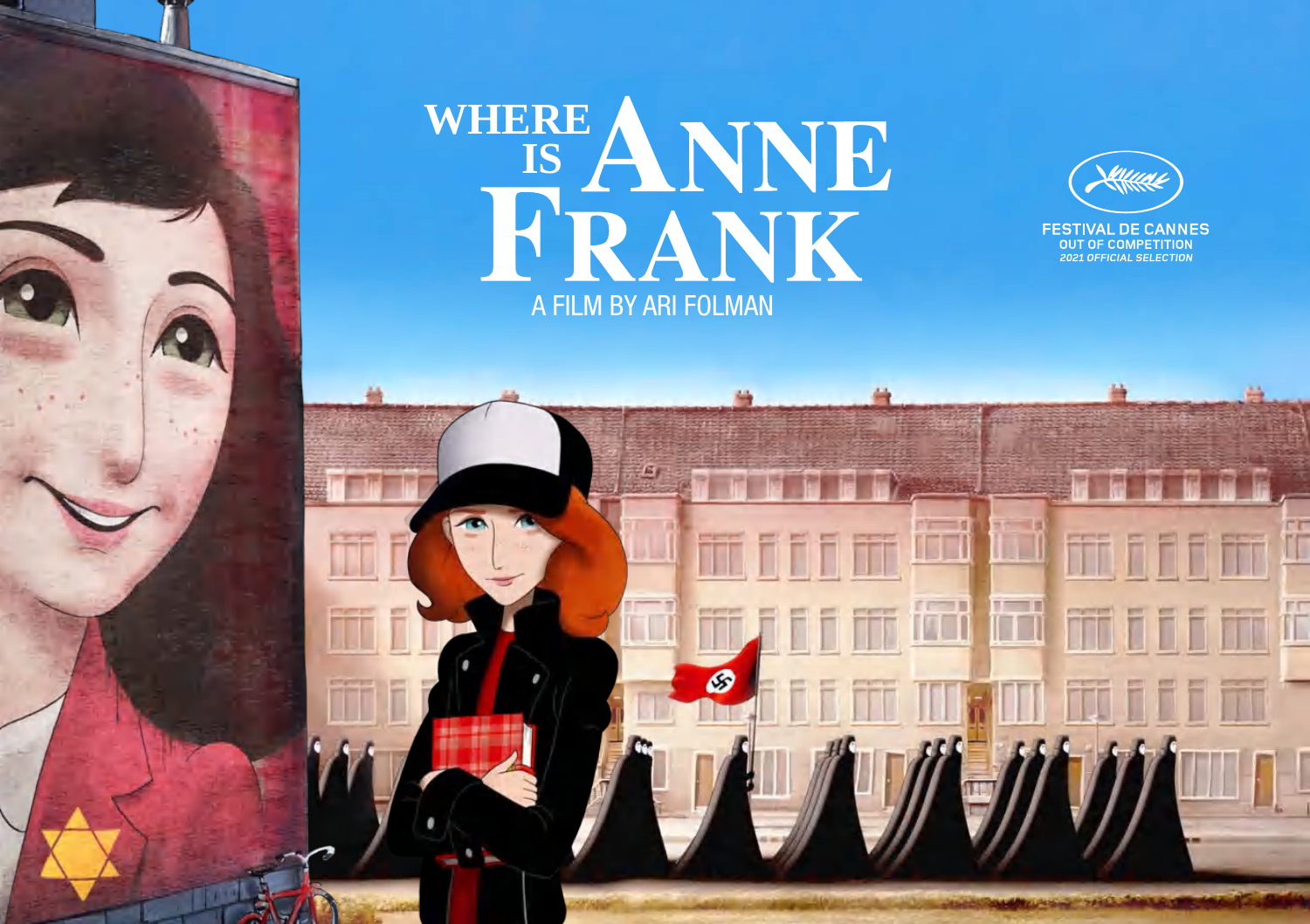PURPLE WHALE FILMS, WALKING THE DOG, SAMSA FILM, BRIDGIT FOLMAN FILM GANG, SUBMARINE AMSTERDAM, LE PACTE, DOGHOUSE FILMS and MAGELLAN FILMS

present



**FESTIVAL DE CANNES** OUT OF COMPETITION 2021 OFFICIAL SELECTION





**Pers België:** Heidi Vermander heidi@cineart.be +32 (0) 475 62 10 13

www.cinéart.be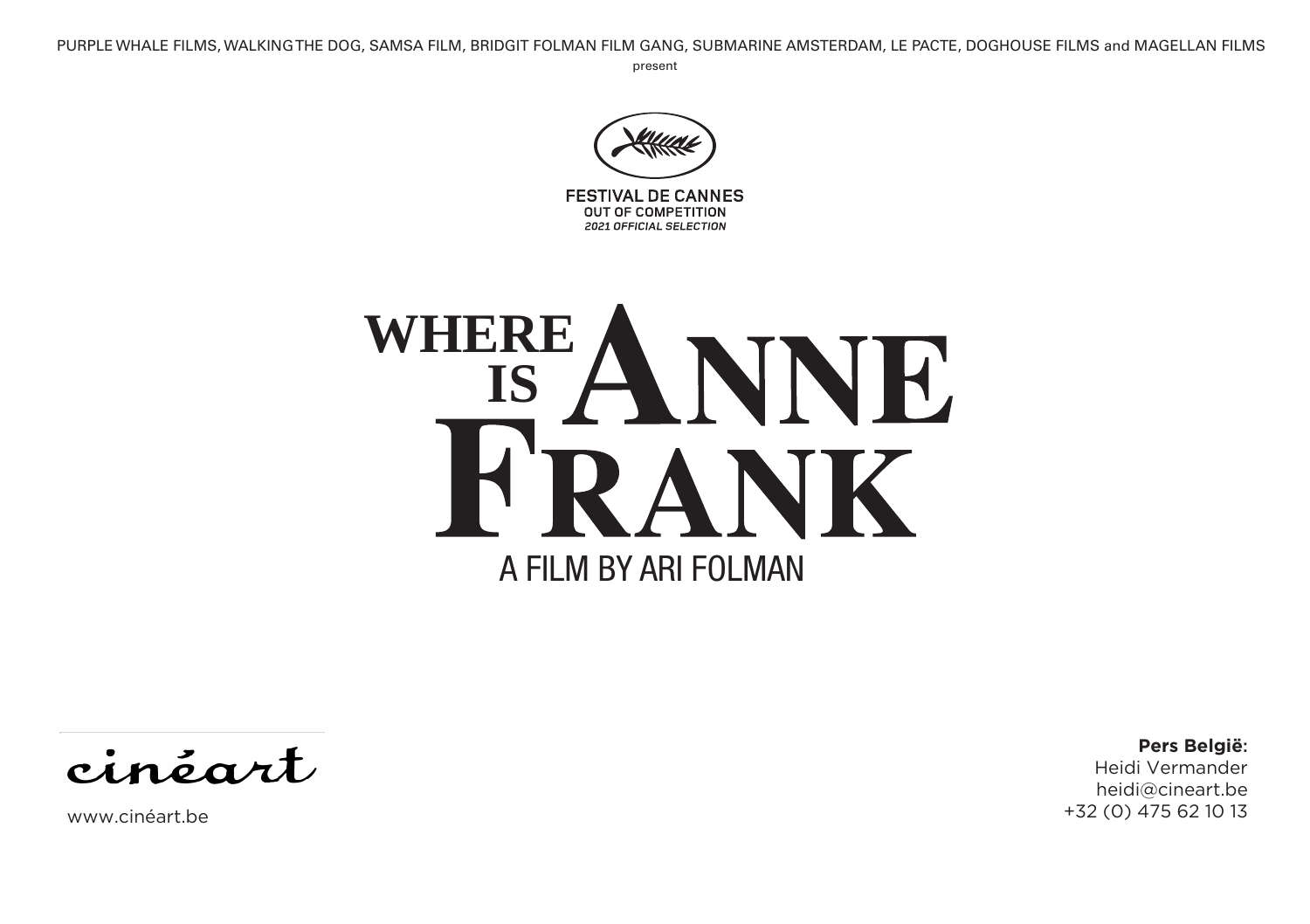# **SYNOPSIS**

Kitty, de denkbeeldige vriendin van Anne Frank, aan wie het bekende dagboek is toegeschreven, is op mysterieuze wijze tot leven gekomen in het huis in Amsterdam waar Anne en haar familie verborgen zaten. Sindsdien is het een symbolische plaats geworden waar bezoekers van over de hele wereld over de vloer komen. Aan de hand van het kostbare manuscript, dat vertelt wat Anne 75 jaar geleden heeft meegemaakt, gaat Kitty samen met haar nieuwe vriend Peter, die illegale vluchtelingen helpt, op zoek. Verbijsterd ontdekt ze dat Anne tegelijk overal en nergens is. In dit andere huidige Europa, dat worstelt met nieuwe grote uitdagingen, vindt Kitty de manier om opnieuw aan de boodschap van Anne Frank betekenis, leven en hoop te geven.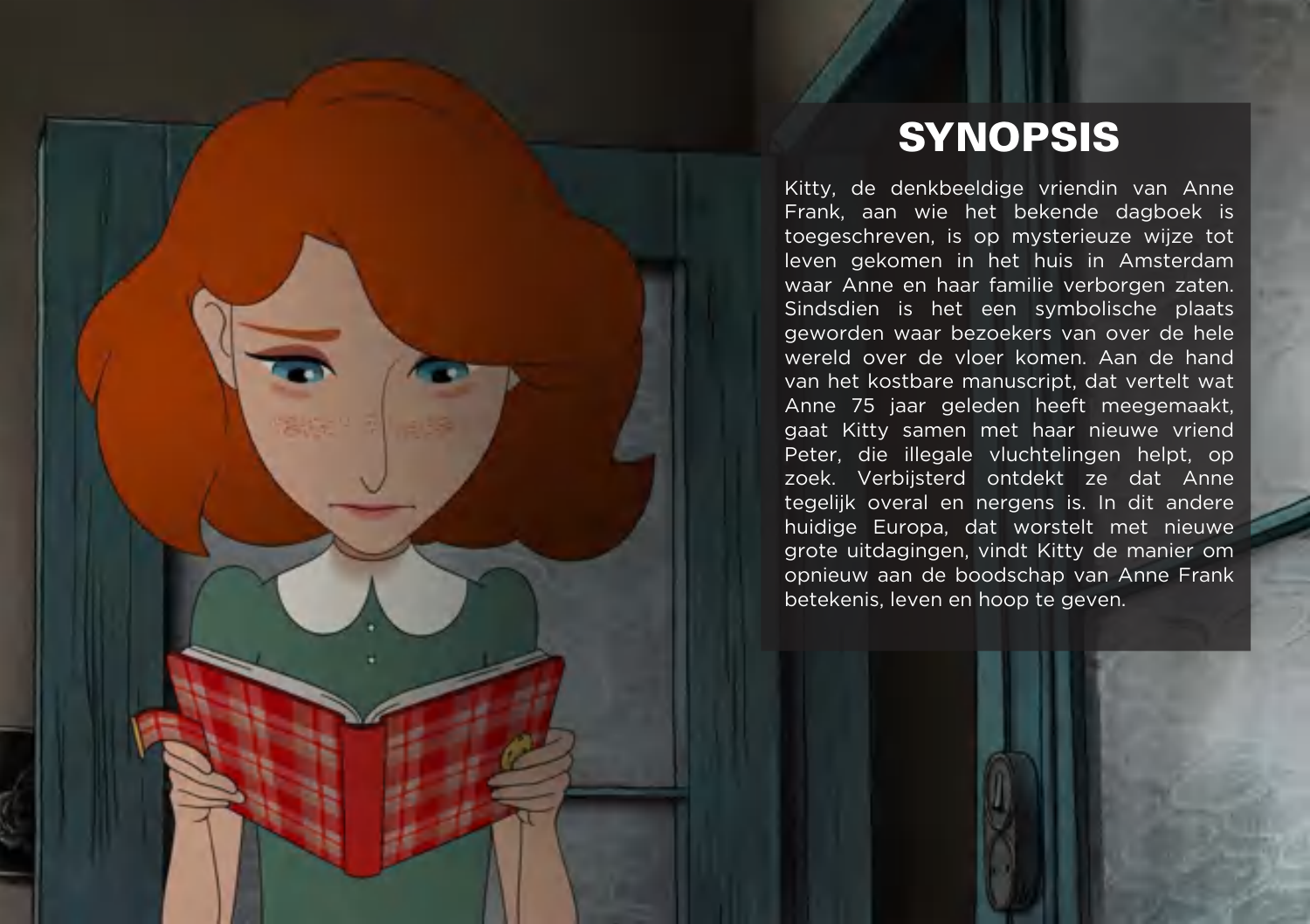# STATEMENT FROM ANNE FRANK FONDS BASEL

Shortly after Otto Frank published the Diary of his daughter Anne Frank in 1947 for the first time, he decided to have it adapted for stage and film. The success of the Broadway show "The Diary of a Young Girl" (1956) followed by the Oscar winning movie by George Stevens was the beginning of the success of the Diary. To ensure that all royalties were used to support charitable and educational work, Otto Frank established the Anne Frank Fonds in Basel in 1963, which he appointed his universal heir. His nephew Buddy Elias, a famous actor in his own right, was chaired the organization after Otto Frank's death. Against this background the foundation initiated the animation film in which Anne Frank's imaginary friend comes to life. Together with the family the foundation decided to reach out to a new generation in their own language. Comics and animation are complex genres. The Anne Frank Fonds Basel asked Ari Folman to write the script and direct the movie. It took years to develop this ambitious project, which shows for the first time the full dimension of The Diary of Anne Frank, spanning an arc from her story to the present day. The film represents an important introduction to lessons of history, the Holocaust, discrimination and anti-Semitism. Ari Folman presents a courageous story on the highest artistic level, based on the The Diary of Anne Frank. AFF proudly presents the movie together with all its partners, 75 years after the first publication of the Diary.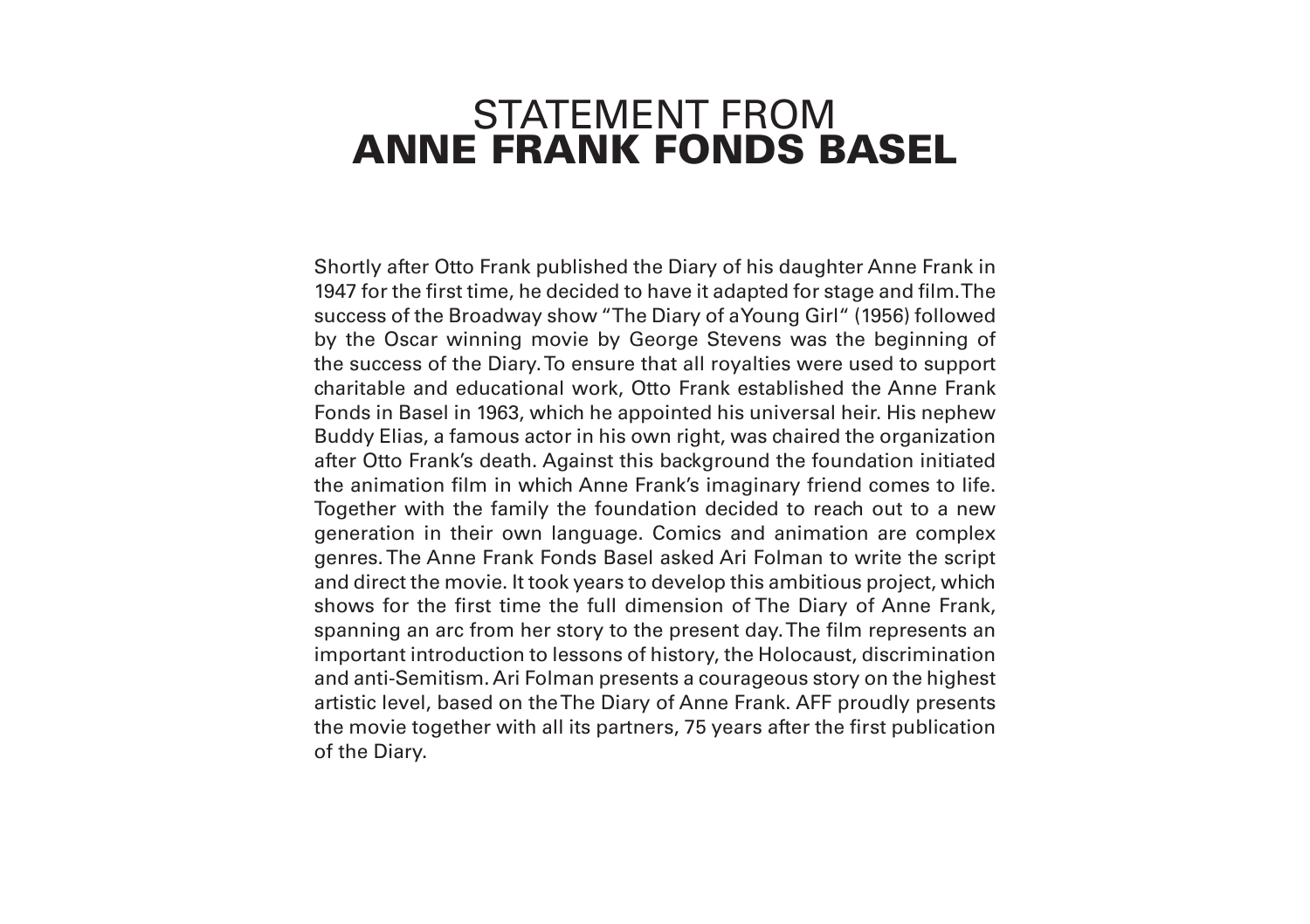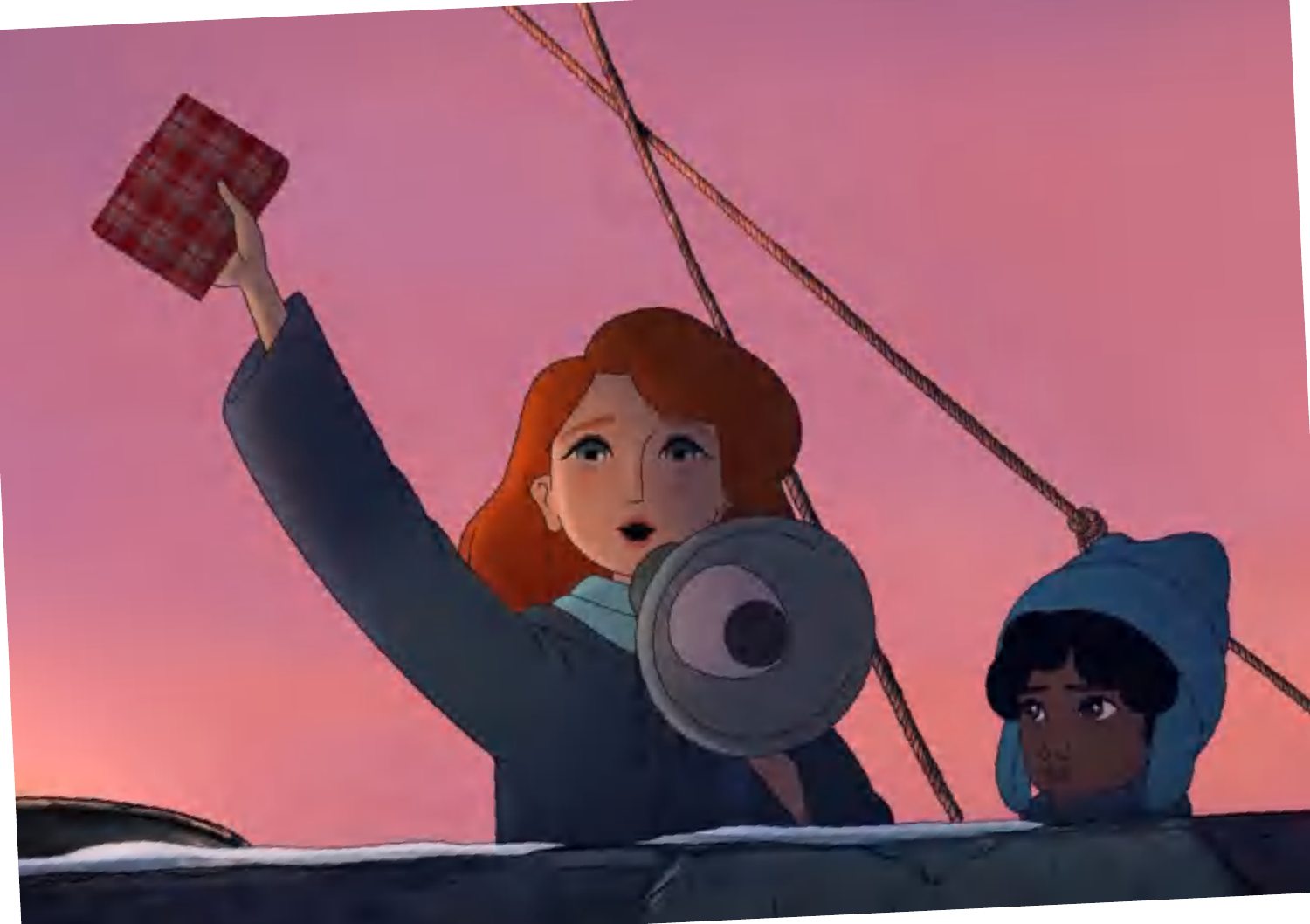# Q&A WITH DIRECTOR ARI FOLMAN

#### "Where is Anne Frank" is a Holocaust movie. Why did you decide to use animation as a medium for your film?

As a way to reach young audiences. And it is exactly for that reason that the Anne Frank Fonds Basel approached me eight years ago and specifically asked for an animation movie. They were looking for a new dimension to tell the Holocaust story. Then came the idea to revive Kitty in the leading role and make her the protagonist of the movie – the narrator. Another two conditions were to connect past and present time and to follow the last 7 dreadful months of Anne Frank's life.

#### So how did the new dimension turn out to look in the movie?

As I said, our main innovation was to turn Kitty from the imaginary friend of Anne into an actual, living person. She – and not Anne Frank – is the protagonist of our movie. She is going on a quest trying to find out what happened to Anne during the end of the war. How did she die, what happened to her? In doing so, she also discovers the current situation in Europe, flooded with refugees from all over the world, running away from war zones.

# The animation has been visualised by Lena Guberman. Given that the medium avails you of boundless possibilities – how did the two of you decide on what the movie would look like in the end?

Sure, animation lets you reinvent the world. We had to start out by shaping Kitty and Anne. I believe we gave both very warm personalities. Lena is an exceptional artist and drew in a deeply beautiful way. But we decided at the outset to break with a certain pattern of the genre. Most war movies show the present in colour and the past as monochrome. We went the opposite way. Therefore, in our movie presentday Amsterdam is depicted in monochrome colours, the city is in wintertime and has been completely drained of colour. On the other hand, the past is seen through the eyes of Anne, it is very lively, colourful and rich in tones. That became the guideline of the movie. Moreover, we did not limit our palette in any way, as I had done in previous animation films. We just went wild with colours, especially when her imagination and dreams come up.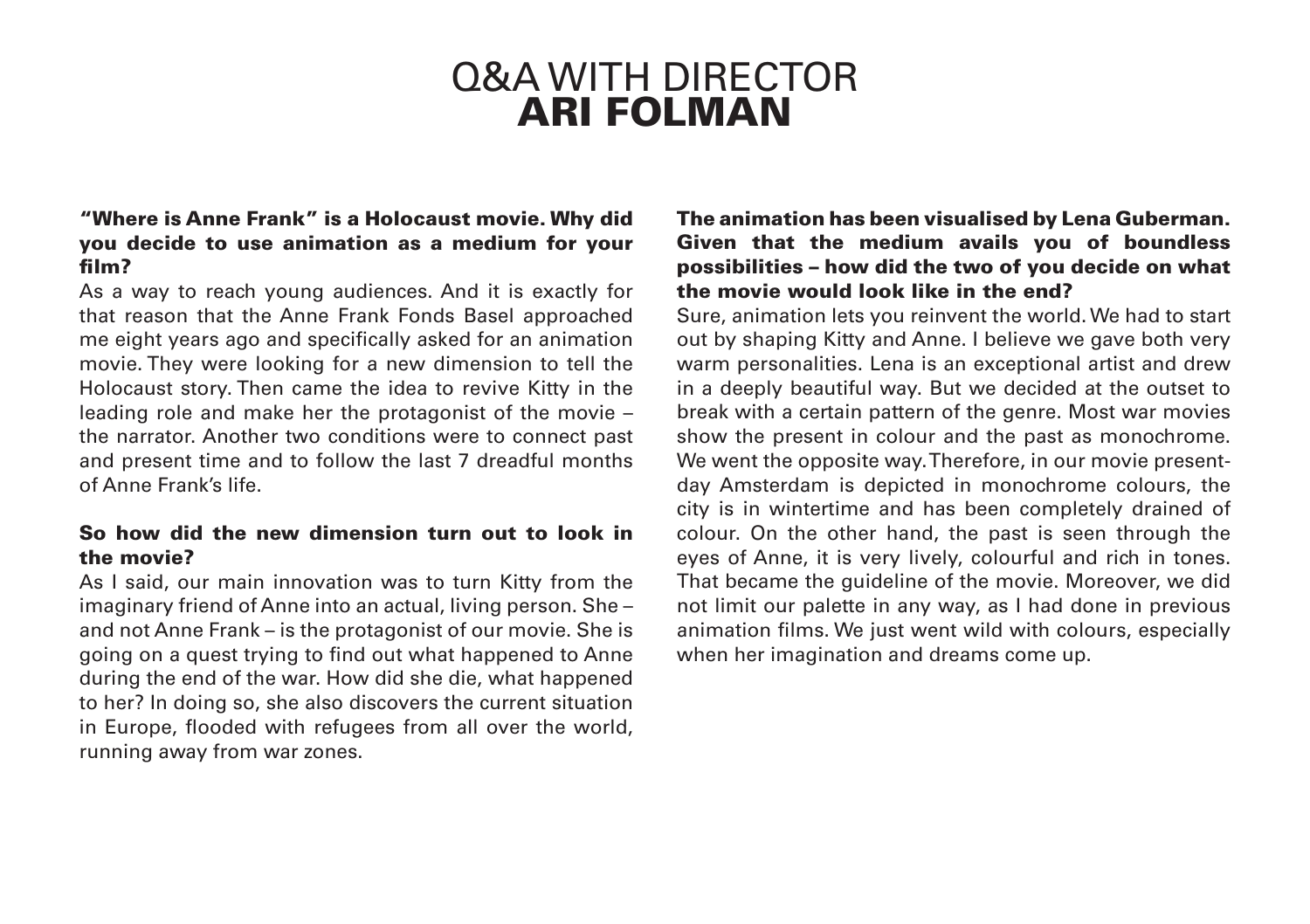### Can you tell us more about your reasons for working with Lena Guberman for this project?

I believe Lena is a genius. She creates the best figures for animation that I have ever seen. Her thinking is just made for getting pictures into motion. Because our job is not just to draw pictures. It is crucially important to get them into motion. Furthermore, Lena is an ideal partner in such a task. She is the opposite of egocentric. She is modest, focused on her work, and her beautiful soul contains an incredible amount of talent.

#### What techniques did you use for the film?

This movie is the first to tell the story of Anne Frank entirely in drawings. We are talking about 159,000 individual drawings that have been created in 15 countries. This technique infused the film with a vibrant, lively feel and the story flows without demanding any effort from viewers. To accomplish this, we developed a wholly new technique by combining static backgrounds with classic, animated figures in 2-D. Specifically, we recreated the "Hinterhaus" as a miniature model. This allowed us to create images of real scenery recorded by actual cameras. We then placed drawn figures into these backgrounds as animation. This is a true innovation. Nobody has ever done anything like this before in cinema.

# Kitty has always been there. But just in the Diary and not as an actual person. So how did you go about creating her as a figure in the movie while staying true to the ideas Anne Frank had about Kitty?

Anne Frank has left us many descriptions of Kitty: who she is, what she looks like, what kind of personality she is. And of course, there is her dialogue with Kitty. I then went a step further and made Kitty into an alter ego of Anne's. In some respects, I ascribed an extrovert personality to her. She is a fighter, and she is not under the control of parents who set her limits, as Anne was. For Kitty, there are no fellow inhabitants in her hideout, criticising her. She is therefore free to do whatever Anne had wanted to do in her own imagination. That is just the way Kitty had to be – why else would Anne have invented her?

# In the movie Kitty becomes an activist for refugees in the present day. Would you consider her to be part of new, political youth movements about climate and human rights?

She is indeed a child of our times. The character of Kitty started out as Anne´s imaginary friend, basically. But in the movie she is building a bridge between the past and the present. As she ventures out into the world, she meets young people such as herself who are in danger – maybe because they have to flee from war zones. That reminds Kitty of Anne and the fact that Anne did not have an opportunity to flee during her relatively short time in hiding. This experience turns Kitty into an activist. At the same time, she realises her powers to promote a movement for children´s rights. And these powers grow from her being a visitor in our world.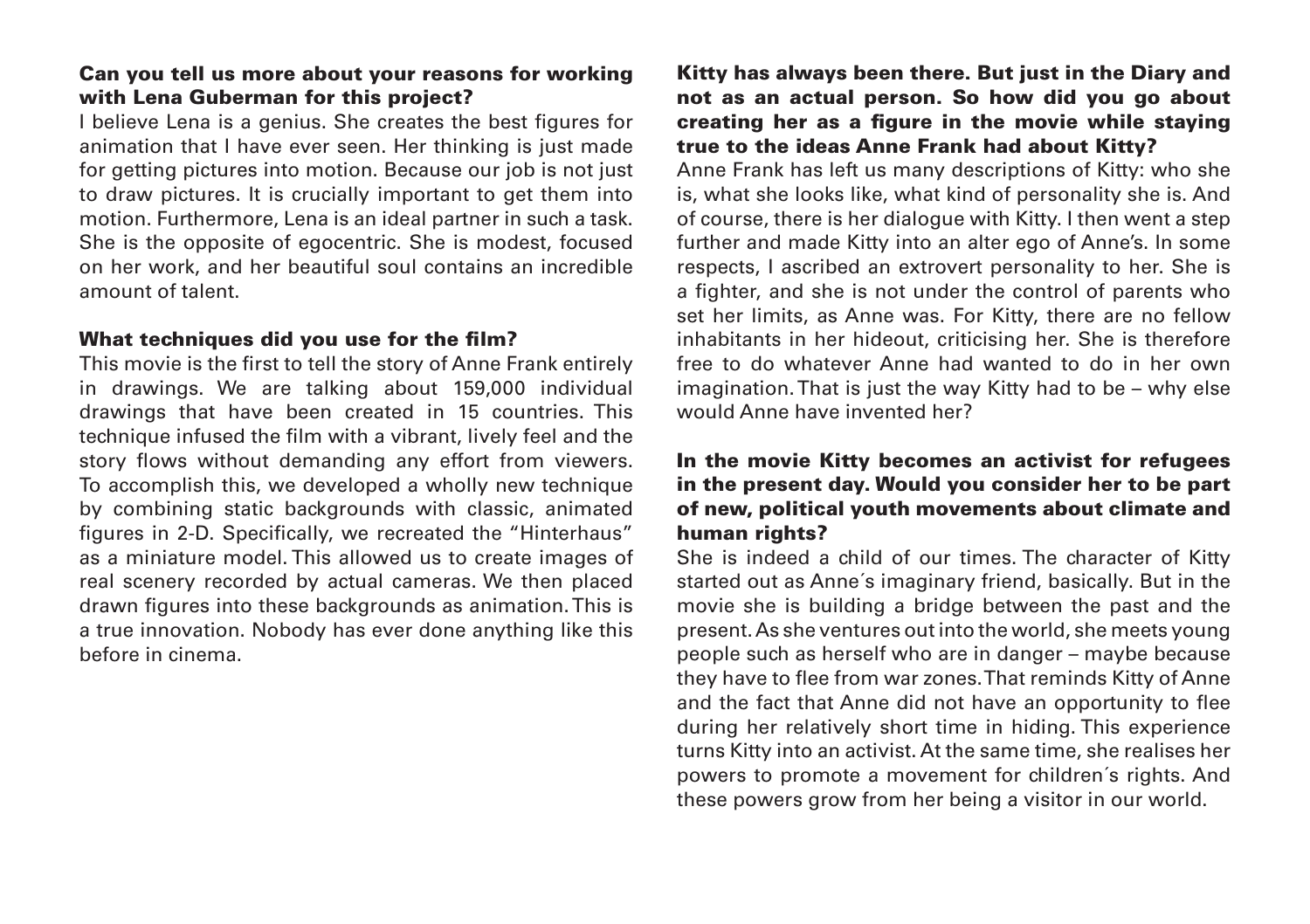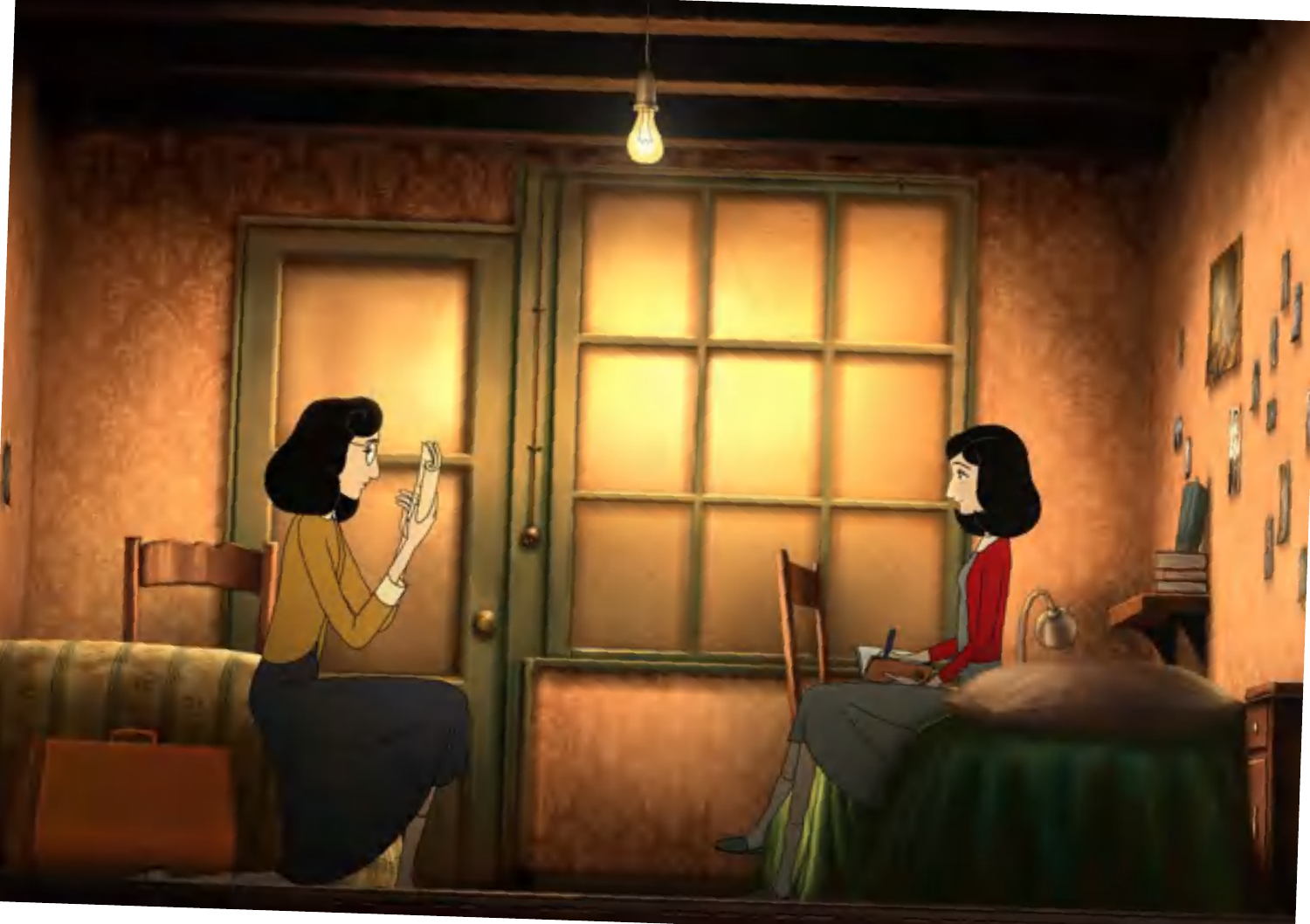# Alongside Kitty, audiences confront the Holocaust. Did those scenes pose particular difficulties for you? How did you handle them?

Realising the one scene where the Frank family arrives at the Auschwitz concentration camp was the hardest task in the whole movie. How can we show this specific moment in time to children? Animation as a genre does provide us with quite a range of options. But we had to choose wisely among them. In the end I found numerous parallels between the killing sites of the Nazis in World War Two and the Underworld in Greek mythology. Anne Frank was obsessed with Greek mythology. The Nazis had trains, transports, selections and death camps. In the Greek mythology beloved by Anne Frank there are no trains, but ferries; no land, but rivers. And we have selections there, conducted by Hades, the god of the underworld. There also are dogs there, just like the dogs the Nazis had on the platforms along the train tracks at the camps. I thought we would be able to create a montage to make everybody understand what the Frank family went through at the camp, by showing that experience in images derived from Greek mythology on the one hand and words telling the original story on the other. At the same time, we did not want this scene to become overly graphic and heavy-handed.

### Were there any red lines for you in tackling the Holocaust?

For one, we did not want to show the end of Anne and Margot in a realistic manner as quite a few Holocaust movies have attempted to. Whether we are working with animation or in a regular feature film format: there is no cinematic form that is appropriate to show what happened. Because I believe none of us really understands what happened. To truly imagine what happened is just beyond our reach. I grew up in a family of Holocaust survivors and have heard the most horrifying stories a child can ever hear. But our minds are incapable of creating a visual connection to these stories and cannot fully grasp what happened. I would call this a task that is overwhelming to all of us. I therefore created an allegory to relate the story, using the tools animation and drawing provide us with to create imaginary worlds.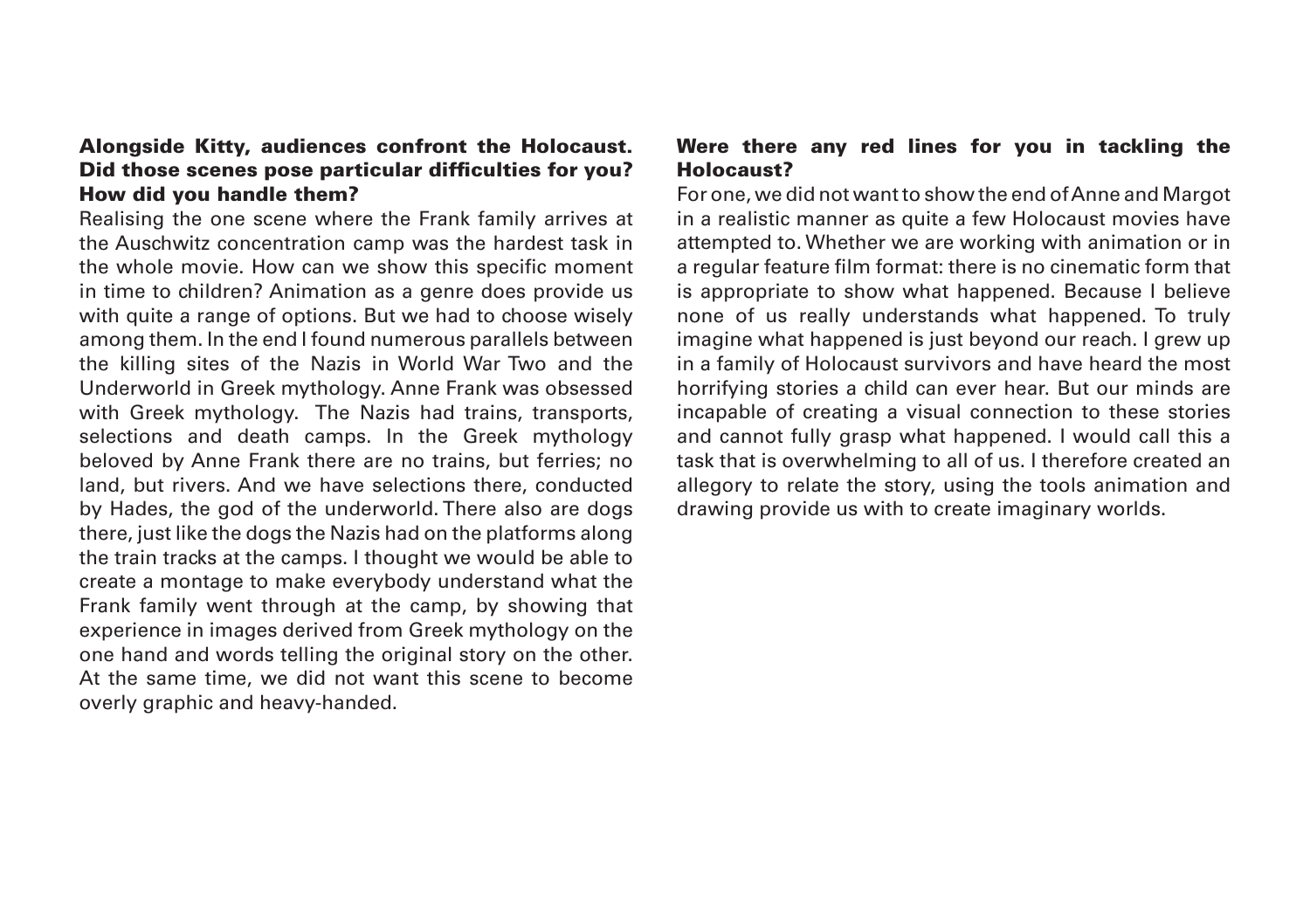Drawing from the Diary information contained in the Diary, the intense dialogues between Anne, Kitty and Margot bring the movie to life. How did you manage to create those without falling into the trap of a didactic documentary format?

Intellectually, I have what you might call an internal board of censors. Whenever I appear to lapse into clichés, I immediately correct myself and try to turn that into a part of the story. If we want to reach an audience as filmmakers but we turn into teachers while doing so, nobody will sense that better than children. Therefore, for a conclusive story that makes sense, the dialogue and the format we use to tell the story are key to our success as filmmakers.

## Telling the story of the Holocaust already presents a difficult challenge. How did you find the language and the medium to communicate that story to your audience?

I just turned to the powers of imagination. If you has to tell such a harsh story, you can work either with humour or a lot of emotions. Both methods present viable avenues. But if you exaggerate and force the audience to delve into tired clichés of agony and woe, you risk losing your viewers. You must maintain an even-handedness while showing human aspects of the characters and avoid overplaying emotions and turning to gimmicks.

# You present a new, entirely different approach to the Diary, which is fairly well known among young audiences. Can you tell us about your thinking behind this?

We did keep much of the original material contained in the Diary. Scenes unfolding in the past are telling the story of the Diary and even the future beyond the Holocaust has been anticipated in the Diary to a certain extent. But the movie tells the story in an entirely different way, namely not as a monologue by Anne, but as a dialogue between the girls. For us, the imaginary friend has become real, and they are discussing among themselves what Anne has written down as her monologue. In the end we just use a different technique to tell the same story.

# How much of the Diary and how much of Ari Folman is contained in Kitty?

In the film Kitty has her own personality, that is separate from Anne. The character of Kitty is not meant to be an extension or a rebirth of Anne´s personality after her death. As Kitty leaves the house and ventures forth into the world, she has her own options. Although these have obviously been dictated by me, as the author of the script.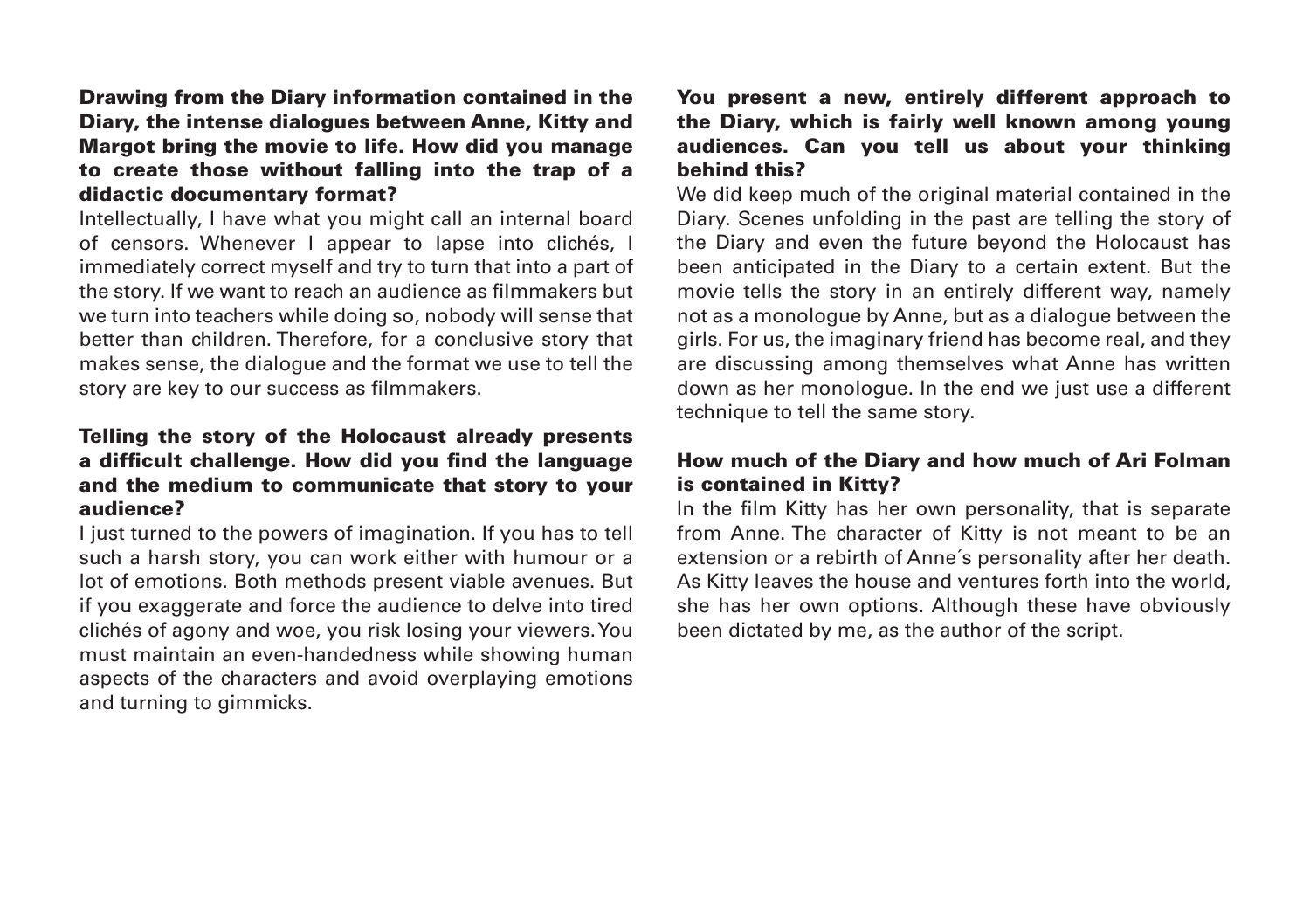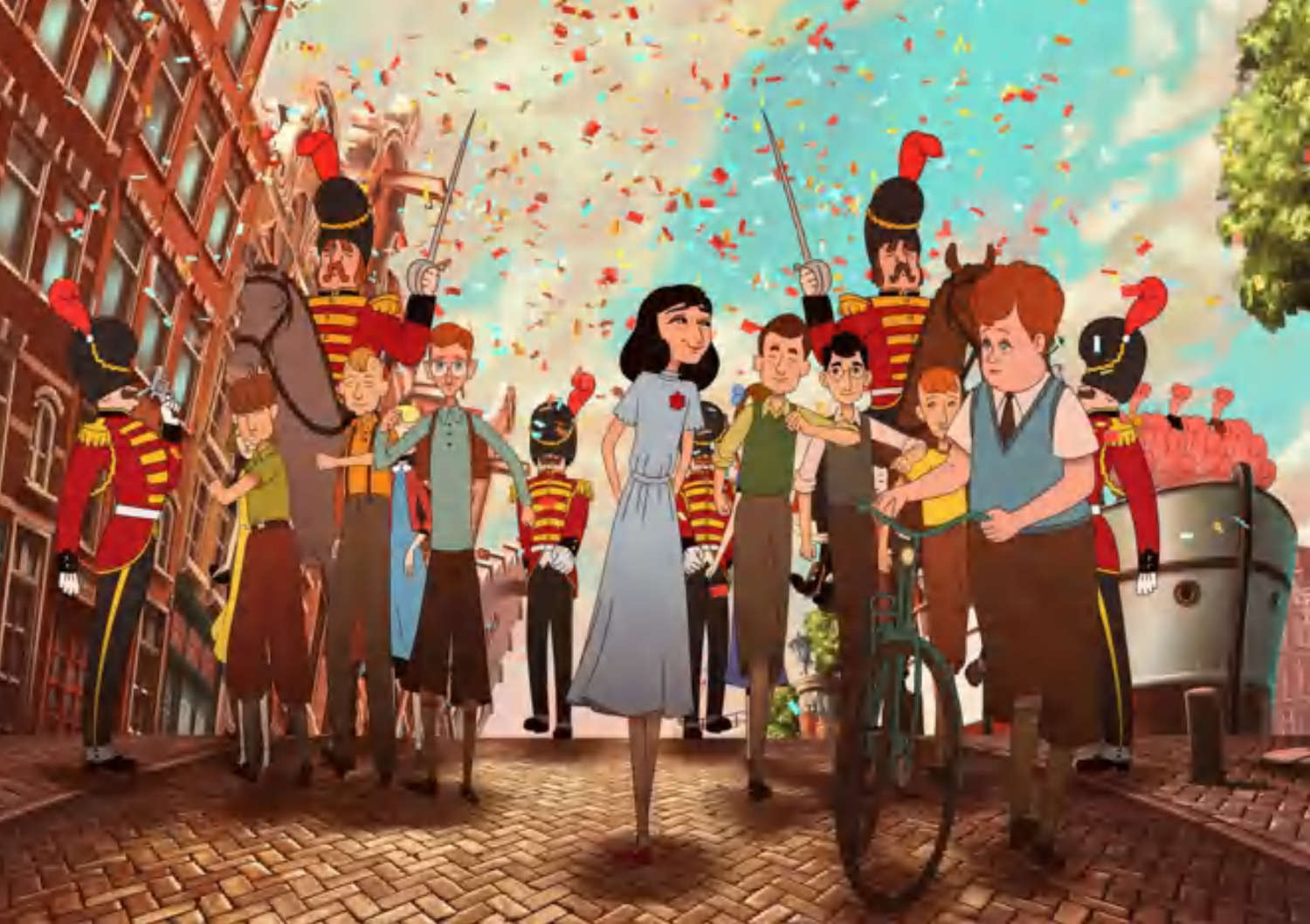# The Diary casts the relationship between Anne and her sister Margot, her mother Edith and Mister Dussel in a negative way in some respects. But you paint a positive picture of these relationships. Why?

If you discuss their parents with children, one tends to hear some bad things – no matter what the reality is. Teenagers generally like to assume a negative posture towards their environment and the world at large. They want to rebel. I assume this tendency gets aggravated if young people are forced to live in isolation for two years during their adolescence. Anne therefore might not have represented her surroundings in a wholly realistic way. Therefore, one should have empathy for her mother, whom Anne seems to have despised almost throughout, as well as for her roommate. This despite the fact that Anne and he did get mad at each other frequently. For these reasons I have rounded out these characters.

#### But you do believe that the Diary provides a strong foundation from which children to lessons of history?

I do. The Diary is profoundly human, it is very easy to read, comprehend and explain. And all the horrors that Anne and Margot went through after Anne had been forced to stop writing, are missing. We have no testimony from her to document those seven months that became the worst time of her life. That makes it easier to tell the story as a universal one about a girl in isolation during war time and under the constant threat of death – as a beautifully, intelligently and bravely written Diary. But this story is missing the horrific fates of those who starved in the ghettoes or who were deported in trains towards the East into the ˝Final Solution˝.

#### Did you actually follow Kitty's trail?

Kitty follows the path Anne took in Europe: At first, she went on a regular train also carrying regular passengers with her family to the Westerbork labour camp. Then the whole way to Auschwitz in Poland and from there to Bergen-Belsen. I followed the same itinerary for my research. Today, Westerbork has the feel of a park. The town has so much greenery that one hardly can imagine what happened there during the war. Meanwhile, I had been to Auschwitz numerous times because of my parents. Looking at the Bergen-Belsen camp, I found it had been devised with much thought as a memorial site. There is not much left of the original structures, but as you enter, you receive an iPad containing the testimony of a survivor which triggers your own imagination. I integrated that journey, slightly expanded, into the Kitty's story. I show all the people she meets along her way and how the whole world sets out to pursue her because she has stolen the secret Diary.

### So you did research besides working as an artist?

This project took eight years to complete. One of the reasons for that was that we had to conduct deep, extensive research on every aspect before we were able to write. The screenplay is really based on a lot of knowledge. We worked with a team of researchers and visited many archives, but especially the archives of the Frank family maintained by the Anne Frank Fonds in Basel and Frankfurt.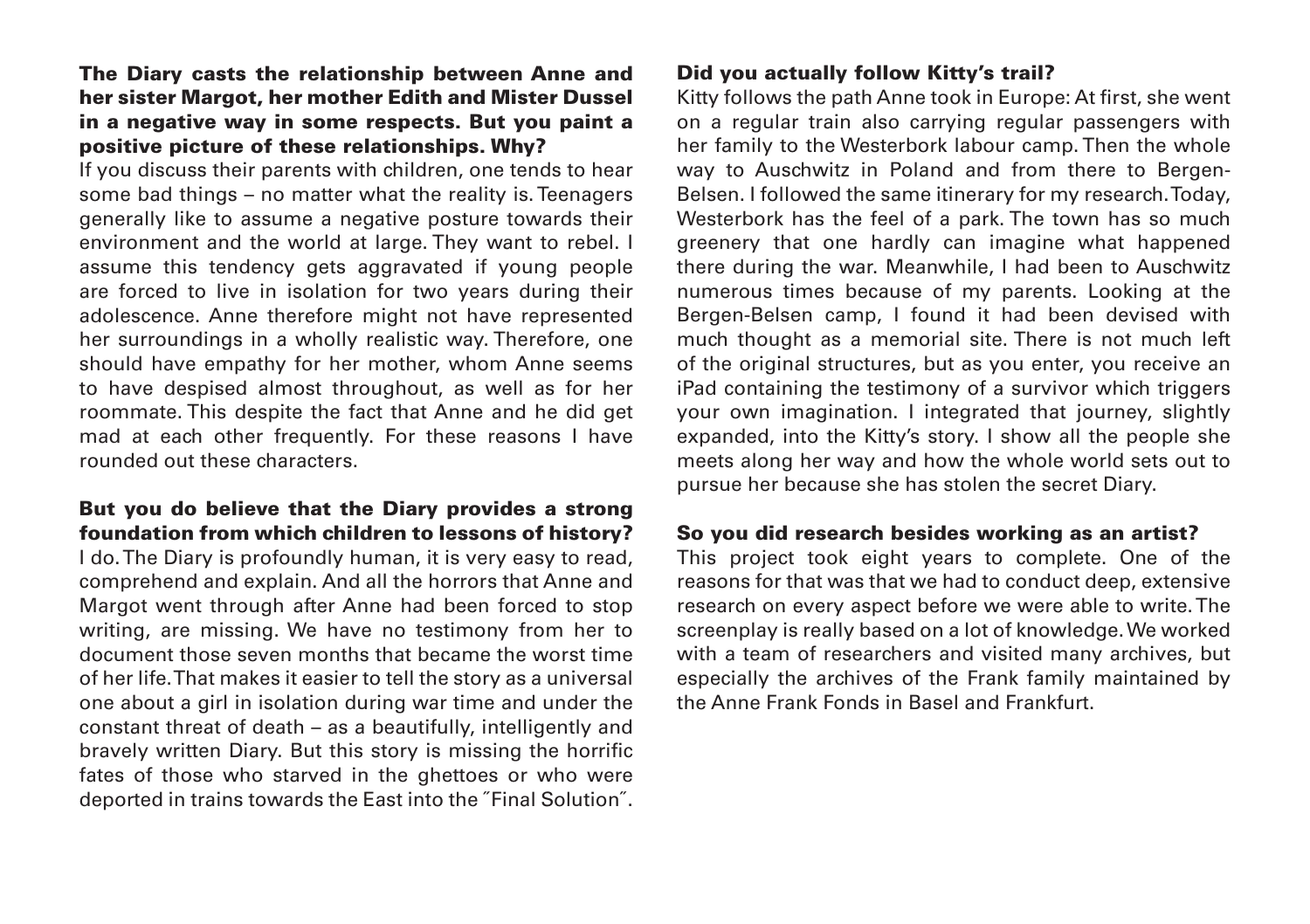# You began your work on the script a few years before the refugee crisis began in Europe in 2015. How did those images on TV impact your work on the film?

I would say that the script evolved alongside real life. In the beginning, at the end of 2013, I was not thinking primarily about refugees, but about young girls in war zones who experienced stories parallel to the story of Anne. But as immigration of refugees from war zones to Europe reached an apex in 2018 and 2019, I rewrote the script, although we had already used it as a basis for the first part of the animation. The second part originally dealt with girls in war zones. I then went over those sections and focused on children fleeing from war zones to seek safety in Europe. This is one of the advantages of animation: productions are so time consuming that one can still undertake changes in the middle of a project.

#### You introduced Awa at that point, a girl refugee from Africa. What inspired that choice?

Awa is a refugee from Mali, and I researched how and along which routes African refugees reach Europe. Because the story takes place in Amsterdam, I found it appropriate to introduce an African girl. Furthermore, the story spans three generations from Anne, who invented Kitty and passed on the book to her; to Kitty, who finds Awa and then hands over the book to her. But we do not have the slightest intention of comparing the Holocaust with the waves of refugees reaching Europe in the last five years. You cannot compare these events in any way. We only try to point out that every fifth child on the planet today is in mortal danger because of exposure to warfare. And we want to help viewers realise what it means to be a child born into a war that one neither understands nor is engaged in. From the perspective of a child, the stories of Anne and Awa do have parallels.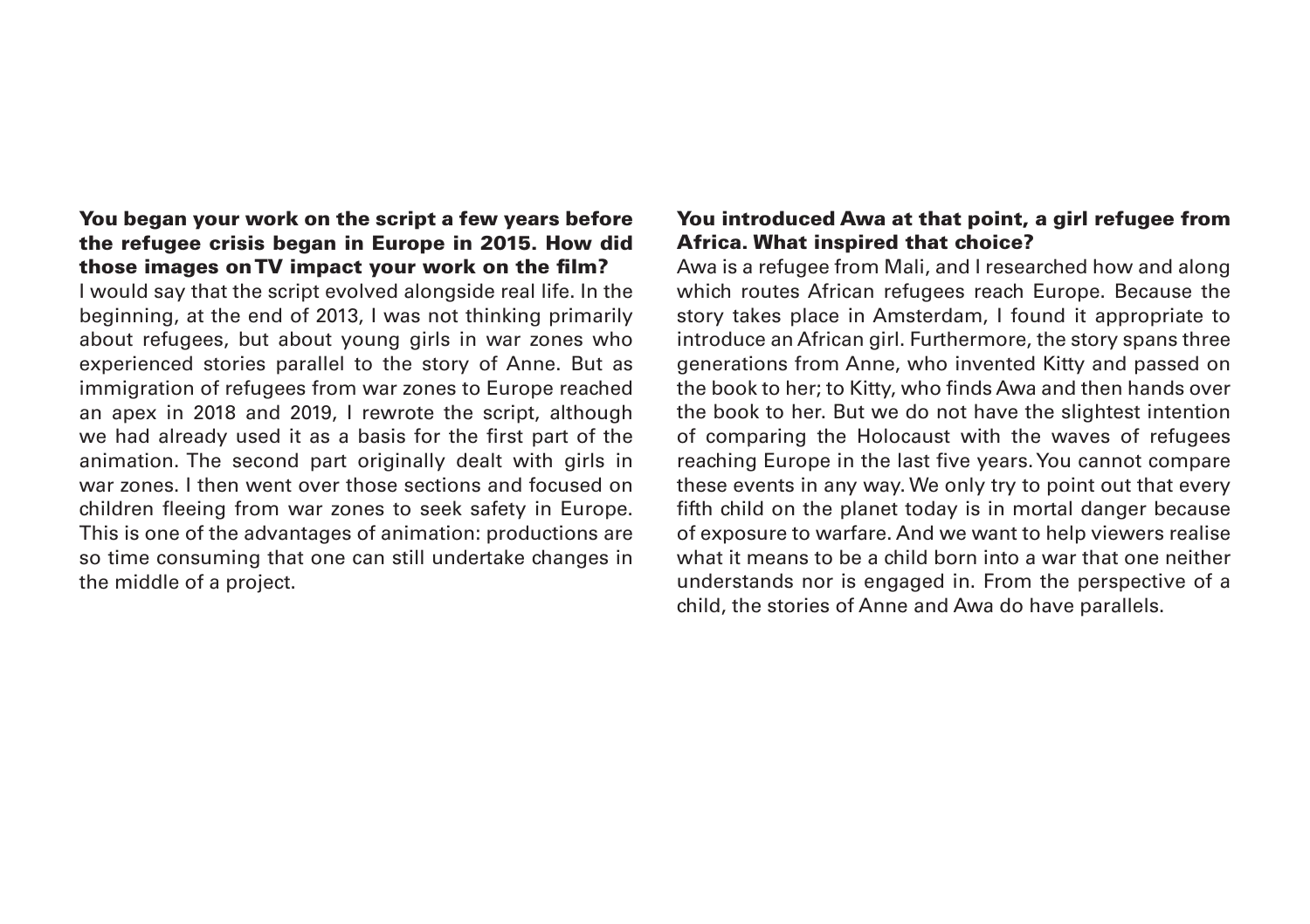### Today, many young people are engaged in movements that try to change the world, they are becoming active. How do you perceive that in relationship to the film?

In my homeland of Israel, I see that activists hail from all generations. However, it was the young who demonstrated every weekend in front of ex-Prime Minister Netanyahu's house, in the heat of the summer and while it was raining heavily in the winter. And eventually they won: the corrupt government was replaced by a new one. The world is changing. It is becoming more racist, violent, anti-Semitic. And at some point, people reach a mindset that makes them recede and settle into their own comfort zones. Israel has been moving to the right in a significant way in recent years. Before Covid this provoked demonstrations, mainly by young people in their twenties. This activism was heartwarming and wonderful because it provided hope.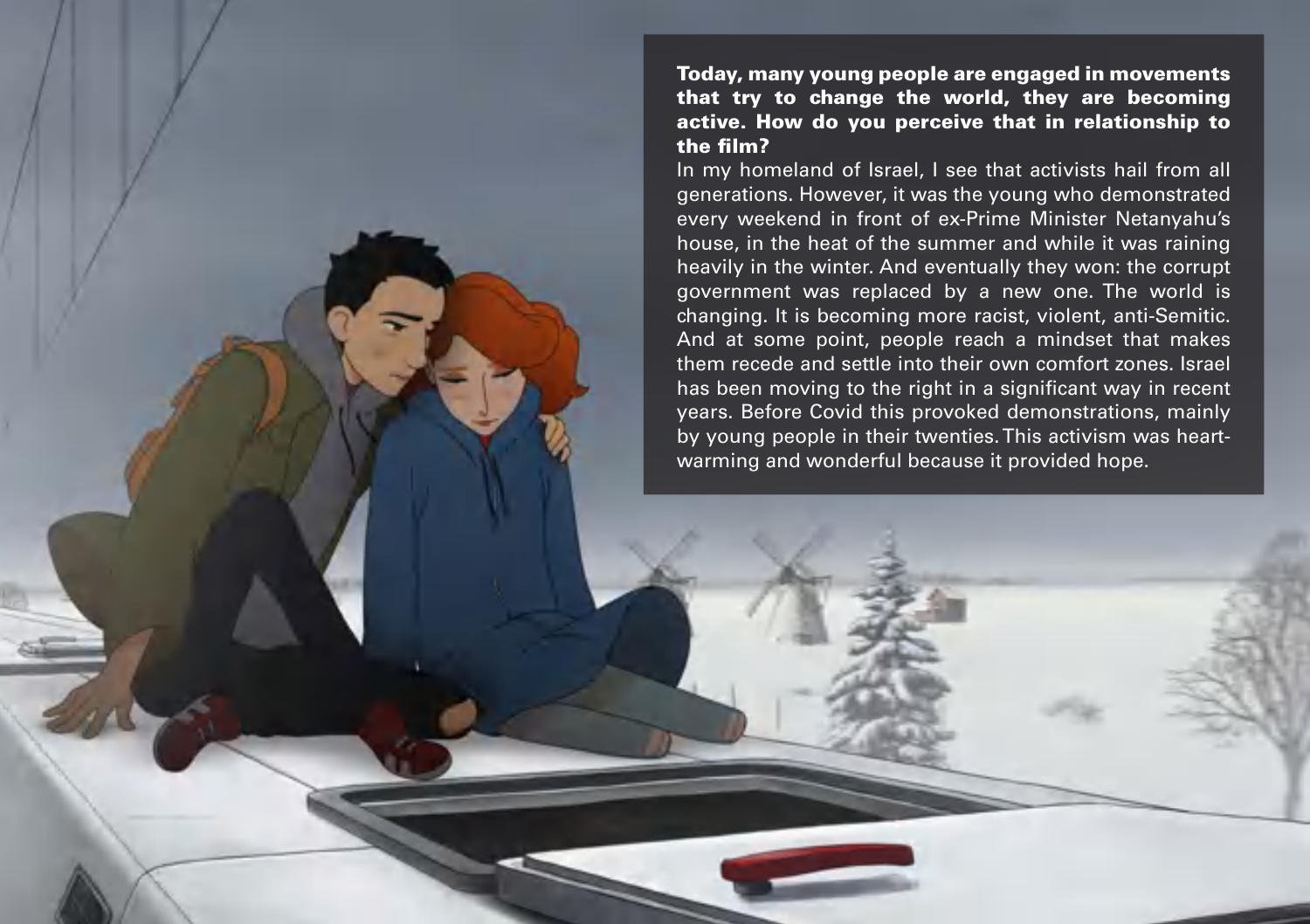# At the outset of the film project, anti-Semitism had not reached the extent we are currently facing. Can the movie counteract that in any way?

Holocaust denial is mostly virulent among extremists beyond the fringes of society. We must focus our efforts more at the mainstream of society to fight against the slow descent of that history into oblivion and to present these stories as vitally important and anything but dusty relics of the past. That, is much more crucial. In the same vein children should not be raised with clichés and didactic statements and fears. They are much too savvy for that as they grow up so fast with the technologies they are using today. It is astonishing how quickly they can absorb knowledge today even as three- or four-year-olds, as they touch a screen for the first time and learn how to use it. In doing so, they should encounter and grasp good, correct and important knowledge. If we fail to tell stories fitting to their way of doing things, we will not be able to establish a relationship with them.

#### Is that how you came to develop an educational programme for the film?

Yes, we did develop a fantastic educational program in cooperation with the Anne Frank Fonds Basel. There already exists the Graphic Diary that was published during the production of the movie in the fall of 2017 and has since been translated into 30 languages. Now, we also have the film and the story of Kitty as a graphic novel under the same title "Where is Anne Frank". We also developed an educational package for schools, teachers and students that contains a wealth of knowledge and complements the artistic projects. This meets a need we encounter today, as well as an opportunity to introduce history and current affairs to the classrooms.

# You mention the book telling the story of Kitty. Unlike the Graphic Diary, this book directly brings up the Holocaust as a topic. Could you tell us more about that?

Anne Frank is being perceived as a girl that had been locked up during the war. But the "final solution" is missing in her original Diary because she did not write about it. Therefore, the movies that have been previously made about Anne Frank do not mention that part of history either. But the Kitty book works as a continuation of the Graphic Diary and tells what happened to Anne after the family had been betrayed and deported. The book reports on the final seven months in Anne's life. The Kitty book represents the complete picture of the story that Anne could not finish writing down and that Kitty then completed in her place.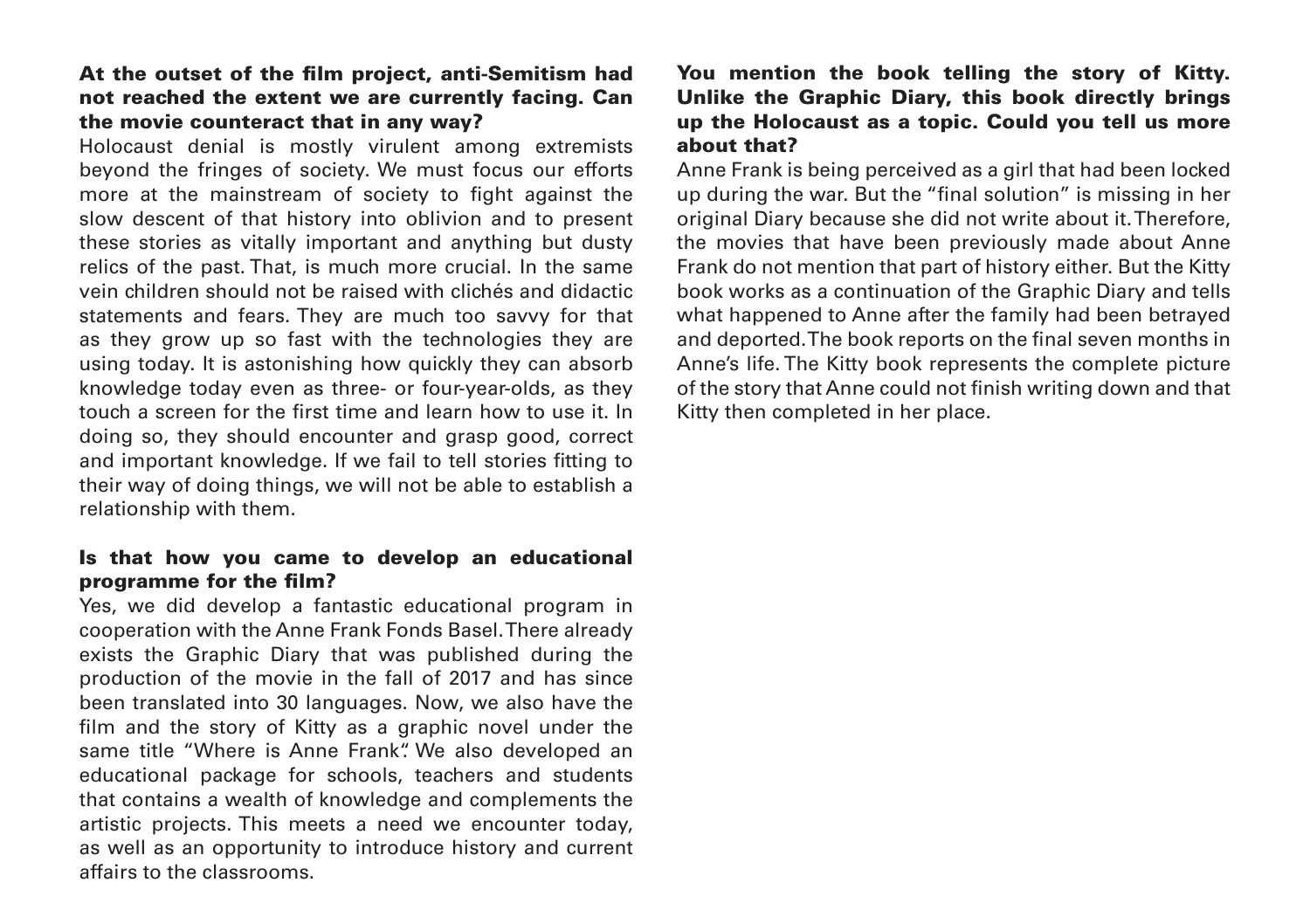In the book you let Kitty write a letter to Anne – the first answer Anne ever received to the letters she wrote herself. How did you approach that part of the book?

While I was working on the book it became really important for me to create a connection between both sides and not just depict the relationship Anne had with Kitty as a oneway street. After Kitty has found out that Anne had died and then discovered the stone at Bergen-Belsen bearing her name, she writes her a letter and promises her to realise Anne´s dream to save every person who can be saved. And she promises to fulfil Anne´s dream of falling in love. It's a kind of oath of friendship among those two girls. That was the main idea behind it.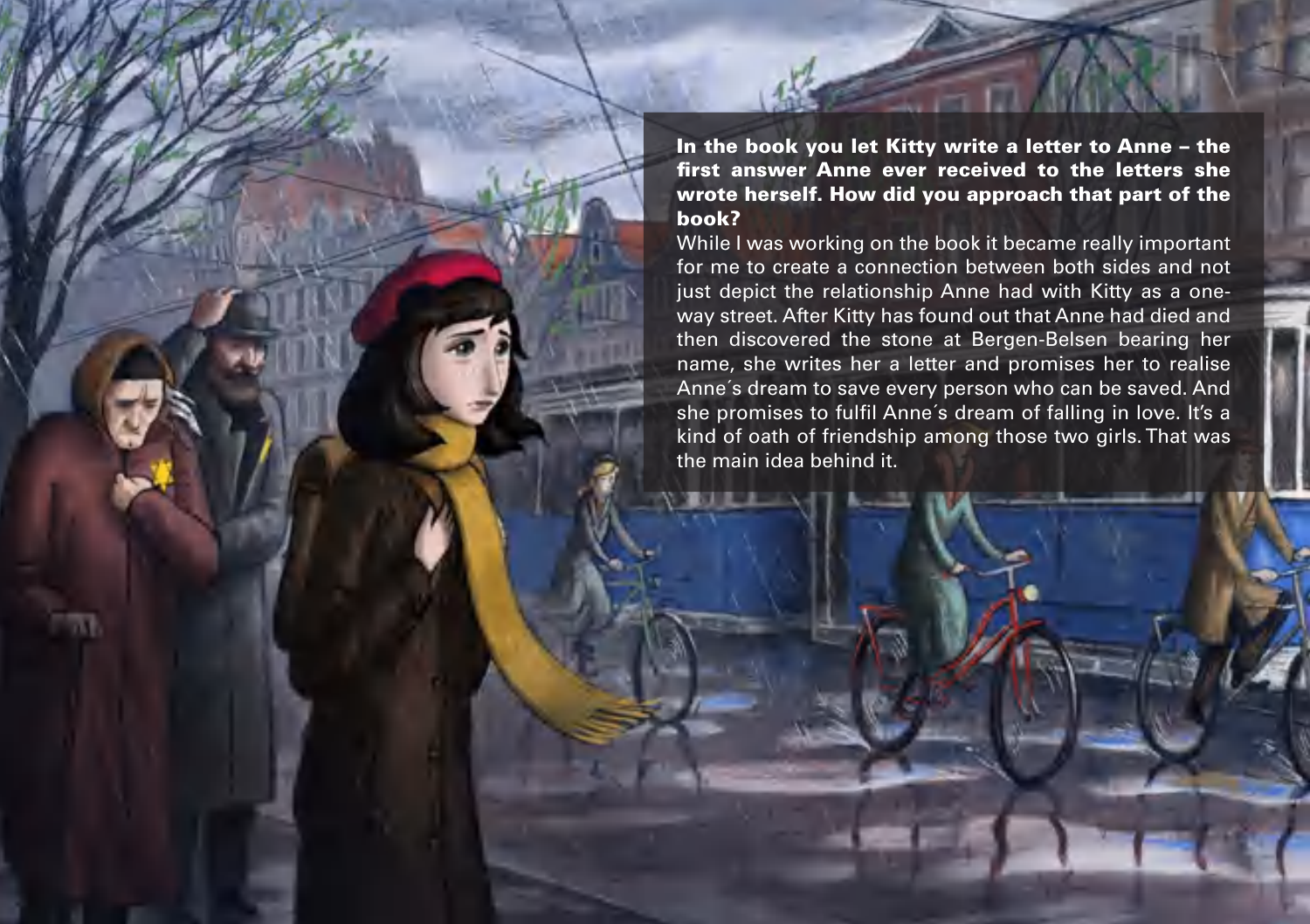# Q&A WITH PRODUCER JANI THILTGES

#### You've produced over 80 films, yet Where is Anne Frank is your first animated film. How did this change of genre come about?

We felt that animation was the most suitable form for making the legacy of Anne Frank accessible to today's younger generation. Making a Holocaust film in times of increased Holocaust denial and of increased awareness of the pervasiveness of racism has been a guiding theme for us over the years.

#### What did you find fascinating about the script?

The way Ari Folman found outstanding solutions to a complex endeavour: the Anne Frank Fonds in Basel wanted a film about Kitty with a connection to the present and about Margot and Anne's last seven months after the end of the Diary. The artistic solution of turning Kitty into the main character was a brilliant idea of Ari Folman's.

#### The film was developed over many years. What are the essential issues for you as a producer once production actually starts in a case like this?

The main thing for me as a producer is to remain true to the fundamental idea for the creation of the film that I, but also the director, had in the first place. As is the case for any film production, animation involves hundreds of people who join the project and bring countless questions and challenges with them. It's absolutely essential to hold onto your own initial conviction and to weigh up carefully what you do in the present in order to ensure that you aren't working against your original idea.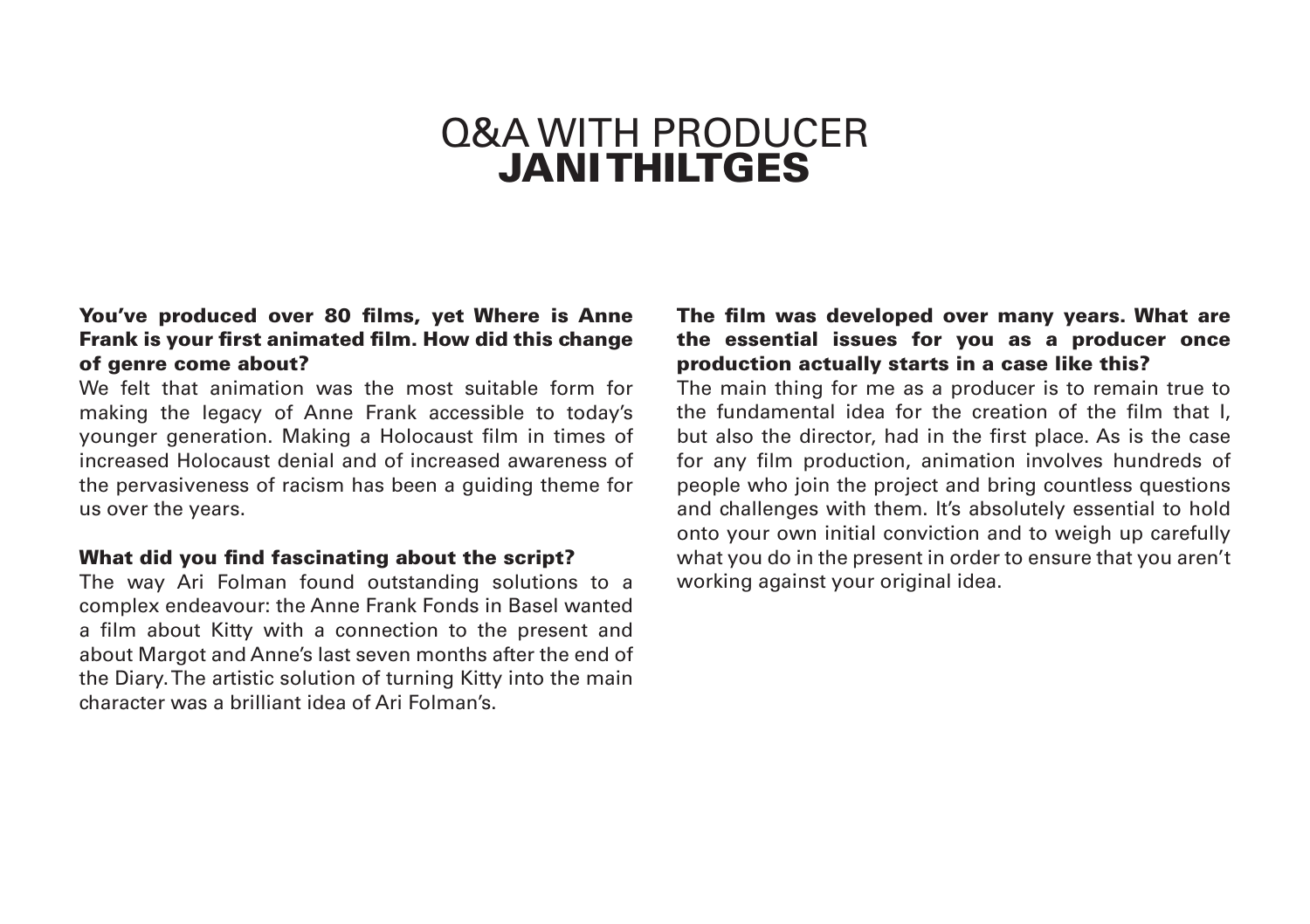# How can you reconcile making a Holocaust film with an educational mission that aims to create a link to the present with also delivering an engaging, artful film?

I believe that we've simply made a film that aims to make the Diary of Anne Frank accessible to the young generation who might not have yet read the book but would watch a film. That was our fundamental mission. However, it goes without saying that we're filmmakers, and not politicians, and that the most important thing for us is to make a film that is good, powerful and accessible enough to allow us to achieve our goals. I'm convinced that we're going to reach a large international audience with this film.

### You can do anything imaginable with animation. What were the lines that you didn't want to cross as a producer?

I didn't ever feel that I needed to take on a supervisory role. The whole thing evolved very organically as the film was developed over a long period of time. The essential thing as a producer is to have complete trust in the director. During production you can, of course, intervene and help where necessary. However, selecting the director is the foundation of every film and we all know what Ari Folman has already achieved and what we can expect of him. In this case, the great challenge definitely lay in showing what happened to Anne Frank after the Diary ends when she was deported. How can you bring the Holocaust into a film that is also being made for children and families? Ari Folman found a powerful way of doing this, which is one of the things I find extremely compelling about the film.

### Where is Anne Frank is the first international Holocaust film for children and families. What was the appeal for you about committing to a project of this kind?

In addition to the fact that it's a Holocaust film that's been made for families, I was also attracted to the task of creating a contemporary perspective of the Holocaust. With the character of Kitty, we have a young, contemporary, witty personality, while the past is represented at the same time by Anne. This is the answer to the question of how we can make the topic relatable to a young audience.

# The film also has a strongly political aspect. Is it important for a film-maker to produce this type of film?

When I saw the finished film for the first time, I was proud and touched because I believe that this is an important film that needed to be made today. Given all the problems that we have with different types of racism, immigration and all kinds of violence, I see the film's message as extremely important. I think that's what I'm proudest of.

The film will be released into politically tense situations in the world. What does this mean to you? Today, we see populism, right-wing extremism, even fascism, and definitely racism and xenophobia in various countries. I don't believe a film can change anything, but I believe it's important that, as filmmakers, we do everything to fulfil our hope of films playing a part in reintroducing a different mental and political attitude.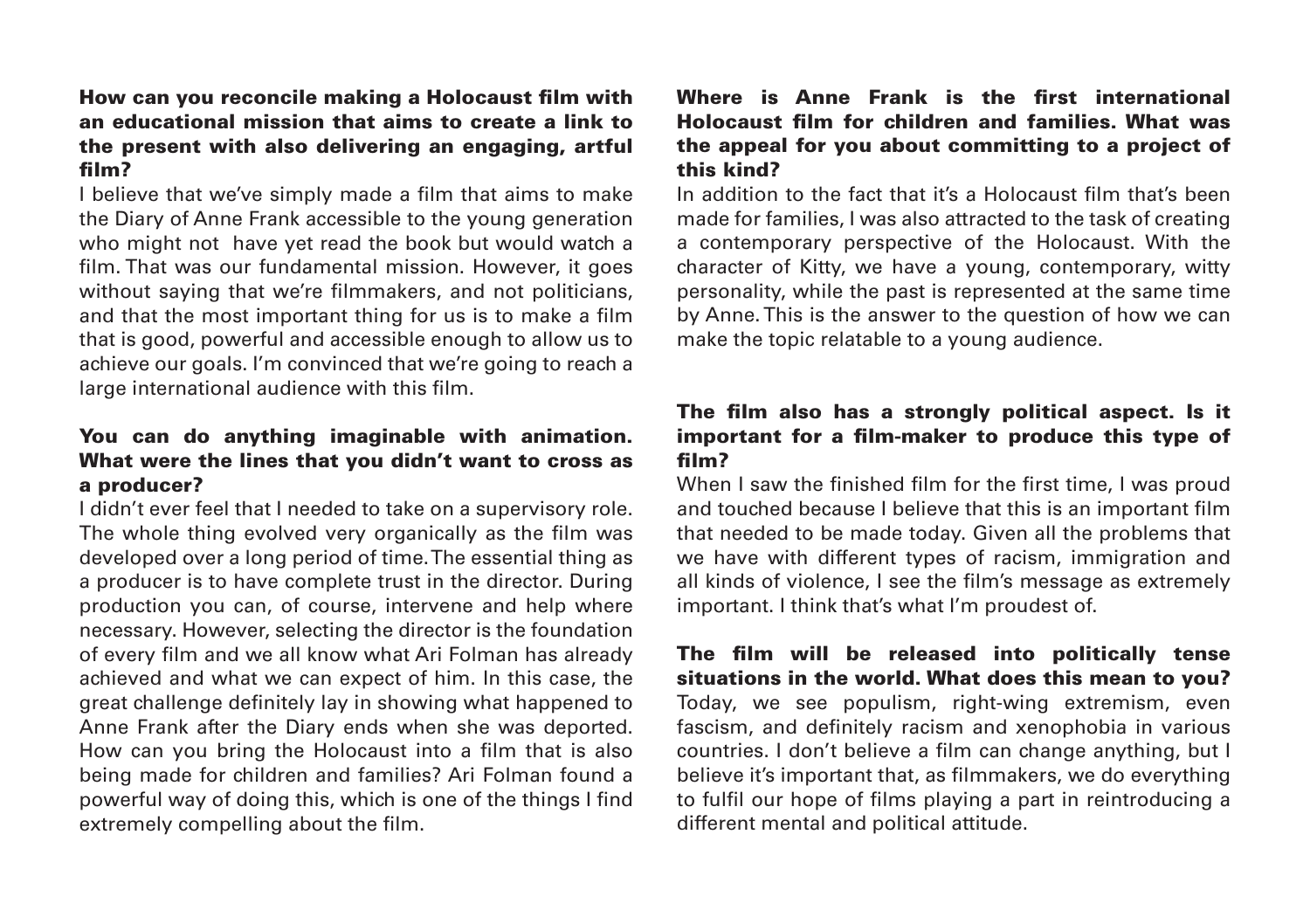#### You as the producer, Ari Folman and the whole team are committed to connecting the film to an educational programme for schools. Why?

From the very beginning of the project we've worked with the Anne Frank Fonds to release this educational programme to accompany the film. It's a mission for all of us to get this film into schools, to children and young people, in order to initiate a discussion about today's problems but also about the significance of Anne Frank's story in today's world. It's not only about the Holocaust, which must of course never be forgotten, but also about the lessons that we can take from it for our own life. So it's not only a matter of looking back at what happened then, but also to see what is essential about the Diary and its message for the new generation.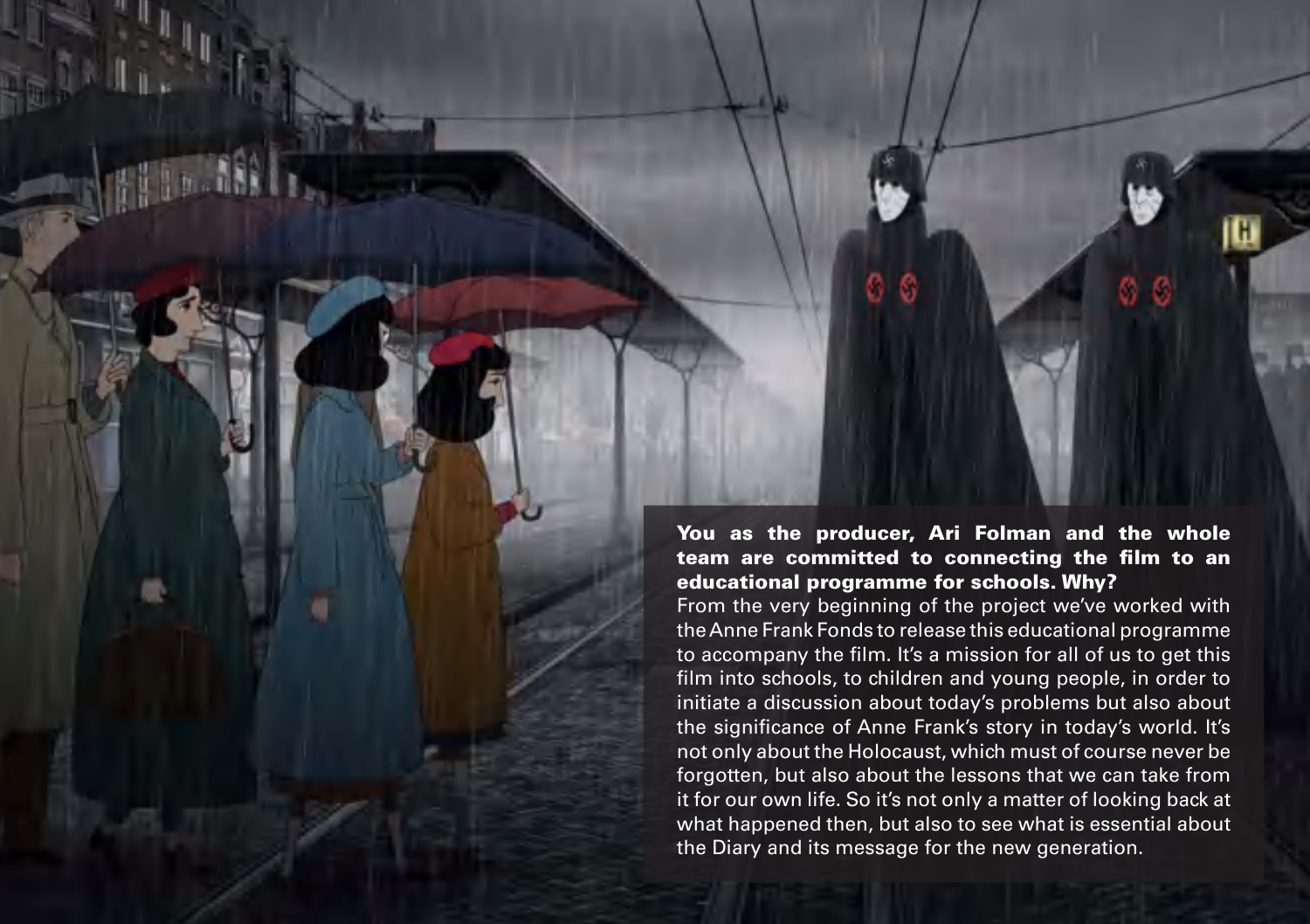The educational programme looks at the Holocaust, Jews, anti-Semitism, but also at children's rights, migration and refugees today. The film deals with these topics at a time when this is urgently needed again. What can you tell us about this?

It's a sad fact that our film is extremely important at the moment as the problems addressed in it, and the dangers facing minorities and children, as well as wars, are more topical than ever. The fact that this is the case doesn't make me proud of humanity, and I believe that we all need to face up to these problems. Our film is just a drop in the ocean in this process. But we are doing what we can as filmmakers.

# Behind the story, there's a legacy and the fate of a family. How did you deal with this knowledge as a producer?

Cooperation between Ari, the Anne Frank Fonds in Basel as Otto Frank's sole heir, and myself was not difficult in this regard. I only joined the team when the development of the film started, so five years ago. We were delighted that members of the family who were still alive and the Anne Frank Fonds never imposed any limitations, but always provided any support we needed. We had access to all the archives and at no time did anybody say: you can't do it like that. It goes without saying that we discussed everything and explained our ideas, but the relationship was always based on trust and there were never any attempts to exert pressure. We were completely free to create something that looks different to the Diary, that is a piece of art and that, we hope, also provides a certain level of entertainment. This is probably also due to the fact that, from the very beginning, it was important to all of us to be extremely clear about the type of film we wanted to make. This meant that we had a kind of moral deal.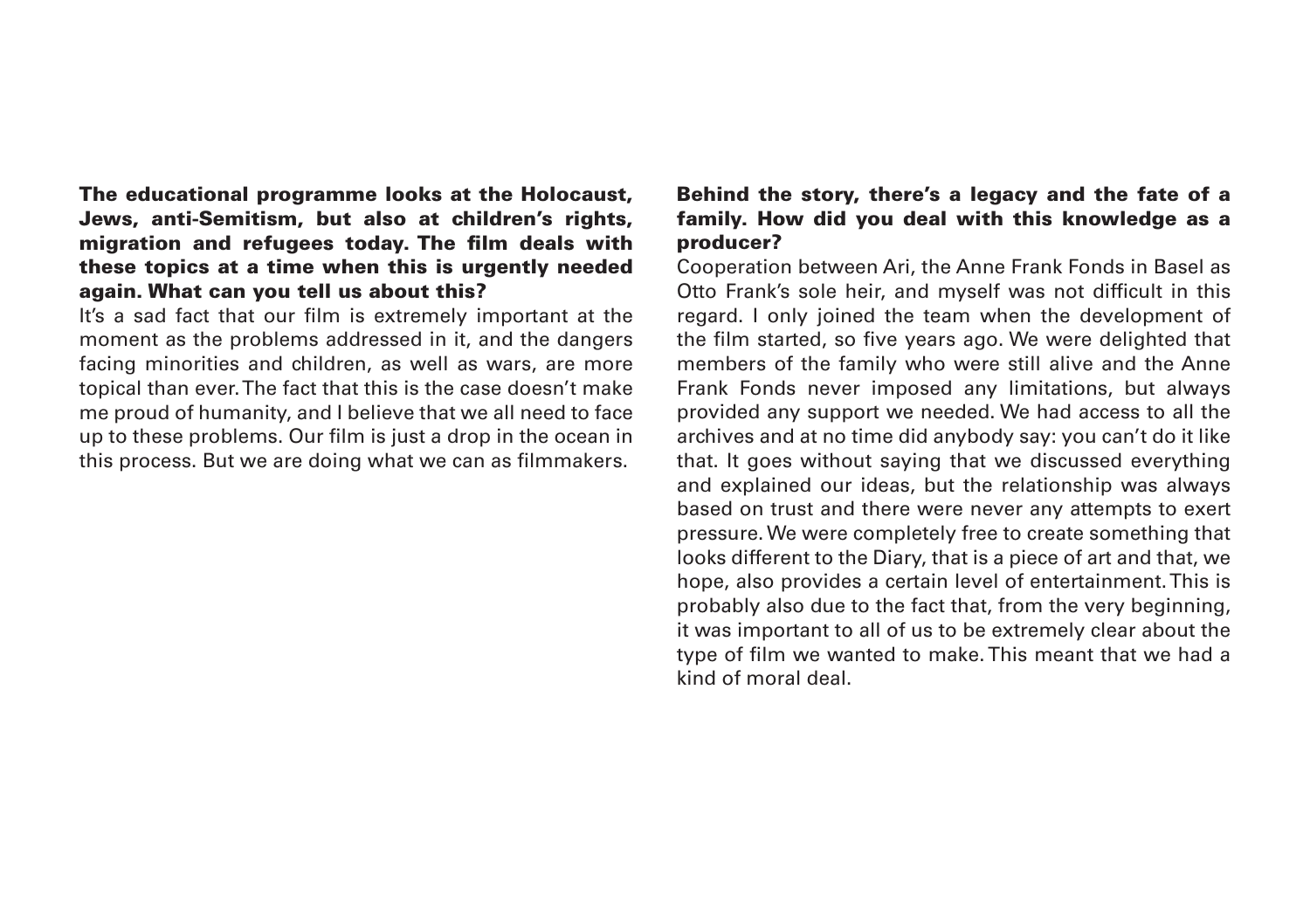# Q&A WITH ANNE FRANK FONDS

#### THE FILM

#### The Diary of Anne Frank is a historical document. Why did you decide on an animated film?

Anne Frank was full of dreams, emotions and hope, and wrote about all these things. Although her writing has timeless aspects, the art of story-telling and the understanding of history are changing. It was crucial for us to have Kitty as a main character in the film. Despite always being there in the Diary, she was never portrayed. To understand Anne, it's important to see Kitty. Animation allows us to show Anne's imaginary friend while using the language of the present. A story that was never told.

#### The animation was produced in 14 countries. What led you to choose a film production of this scale?

That's what animation's like. It's handcrafted. Given that we brought together the greatest talents in animation, we were obliged to produce the film in the best studios around the world. You can't compromise on quality. We now have proof that our approach was the right one, as "Where is Anne Frank" is being distributed around the world.

# Five years ago you published the Graphic Diary. What is this?

The Graphic Diary is an adaptation of Anne Frank's original text and contains selected dialogues based on the Diary. The Graphic Diary was written, compiled, and illustrated by Ari Folman and David Polonsky.

#### The Diary of Anne Frank is a contemporary historical document. Does the genre of animation not contradict this?

When the Anne Frank Fonds, together with the family, decided in 2009 to create an animated film, two questions were paramount: how can we reach future young readers in their own language without making concessions in terms of the work and the persons mentioned in it; and how can the reader's edition continue to reach young people? This year we are also publishing the critical scholarly edition of the diaries to underline the importance of an academic approach. The aspects of storytelling and of dealing with documents are equally important.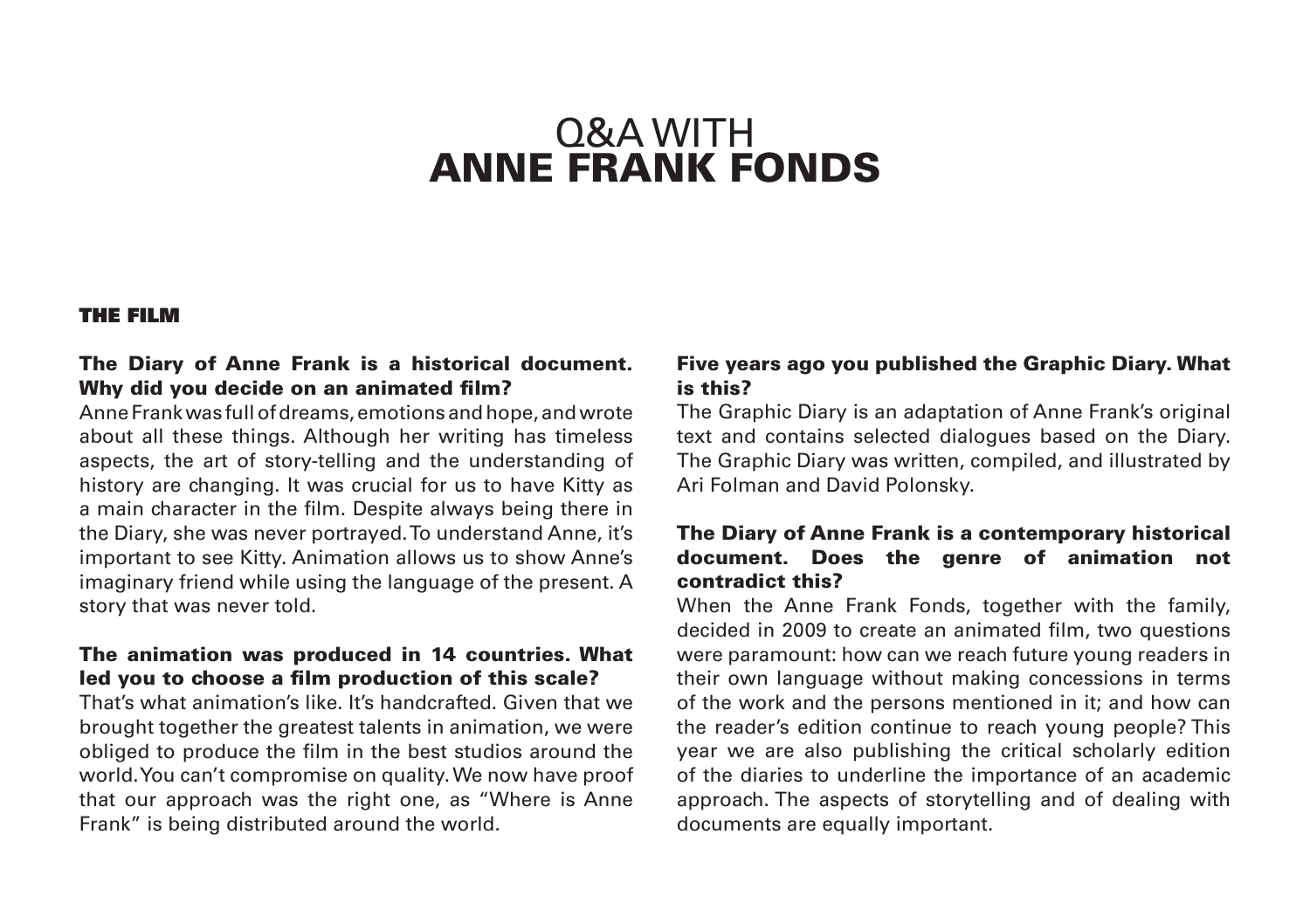#### How can a reading audience today be reached with a historical text?

The definitive reader's edition is still being read around the world. In recent years, the readership has actually grown, especially in countries where there has been renewed interest in Anne Frank. At the same time, reading behaviour is changing. Young people today are socialized differently and are growing up in a different historical context with a different educational background. Due to the Internet, images have become increasingly important, which is why we created the graphic edition of the Diary with original texts, illustrations, and images.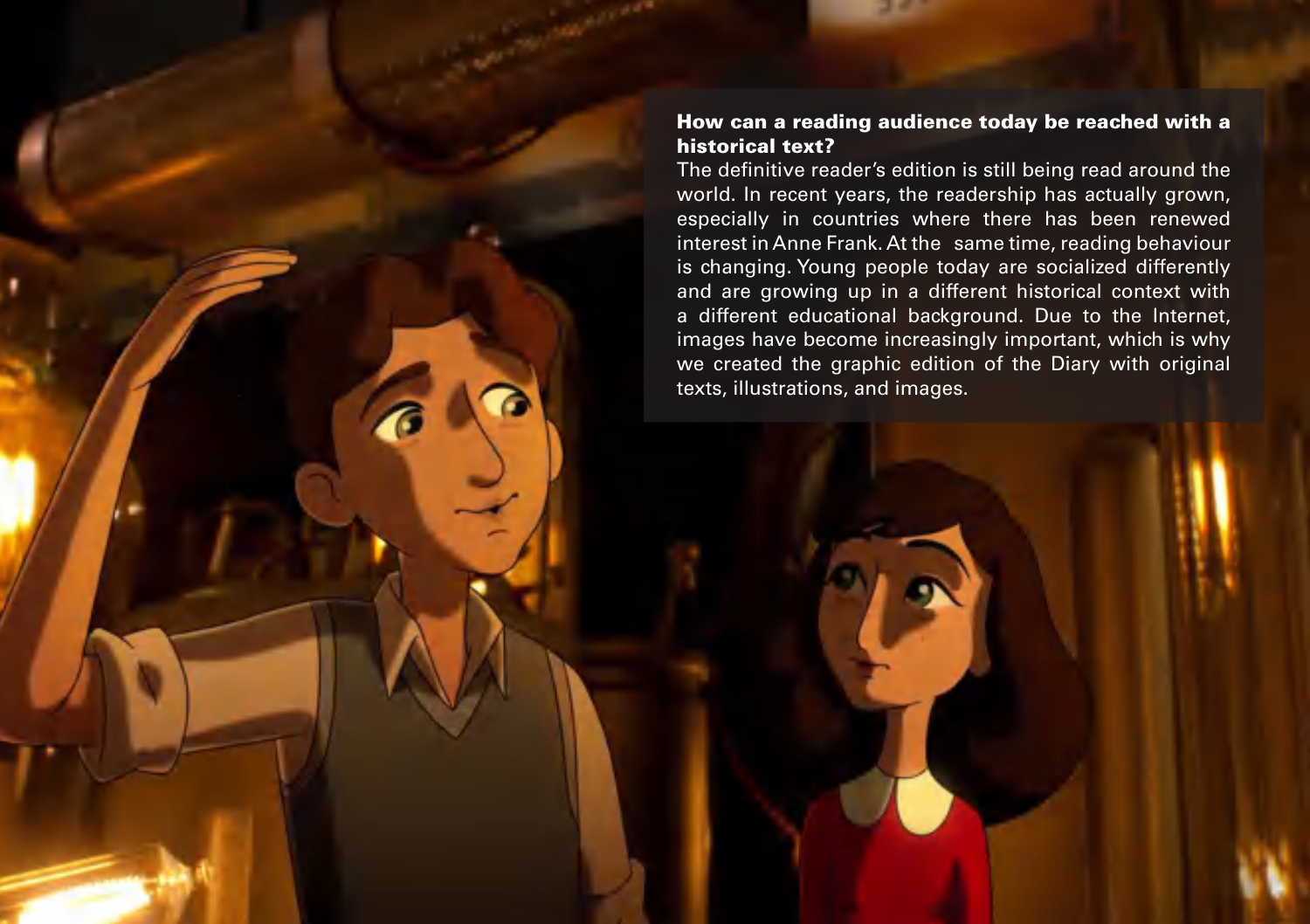#### Why is the film being produced now?

We developed the project with a view of completing it for the 75th anniversary of the first publication of the Diary in 1947 and 65 years after the first film. The world today is experiencing increasing Holocaust denial, discrimination, anti-Semitism and a lack of knowledge. It was important to find a new language to tell the story for a new generation without making any compromises in terms of the original text.

#### Can a film help combat this?

Yes, it can open doors. For this reason "Where is Anne Frank" is accompanied by an extensive educational package for schools, which is being released with the film. We have an educational mandate to fulfil, namely to introduce the past, teach history, and raise awareness.

#### What would Otto Frank say about this project?

We obviously don't know, but we can learn from the decisions he made during his life. After he had the Diary published 1947, Otto Frank realised that the book needed to be adapted for theatres and cinemas. This decision meant that the Diary enjoyed global fame following a successful Broadway show and the famous Oscar-winning film by George Stevens. The Anne Frank Fonds and the family are thus, to a certain extent, following in Otto and Anne Frank's footsteps with this project. Anne wanted to become a writer, and at times she dreamt of being an actor. She adored her cousin Buddy Elias, who himself became an actor, so you could say that this approach is part of the family's legacy.

# What does Anne Frank's family think of the animated film and the Graphic Diary?

The family supported and promoted the projects from the start, because these literary forms correspond to the written and oral tradition that has always been part of the family. Anne Frank's cousin, Buddy Elias, who was President of the Anne Frank Fonds until 2015, approved the script and was delighted with the first developments of the animated film. He immediately recognised this as a way to reach a new generation of readers.

#### ANIMATION AND COMIC BOOK

### What do we need to know about the genre of animation?

In animation everything is possible, but not everything should be done. The Diary is a historical source and not a novel.The animated film needs to recognise and respect this aspect. It was, therefore, important to remain faithful to the text, preserving the integrity of the individuals and of history as well as the facts. At the same time, however, it was also clear that exaggerations, condensing and narrative solutions were required. This is why we were delighted that director Ari Folman agreed to make the film. He wrote an amazing script that grasps the dimension of the Holocaust and the means of talking about it to today's generation.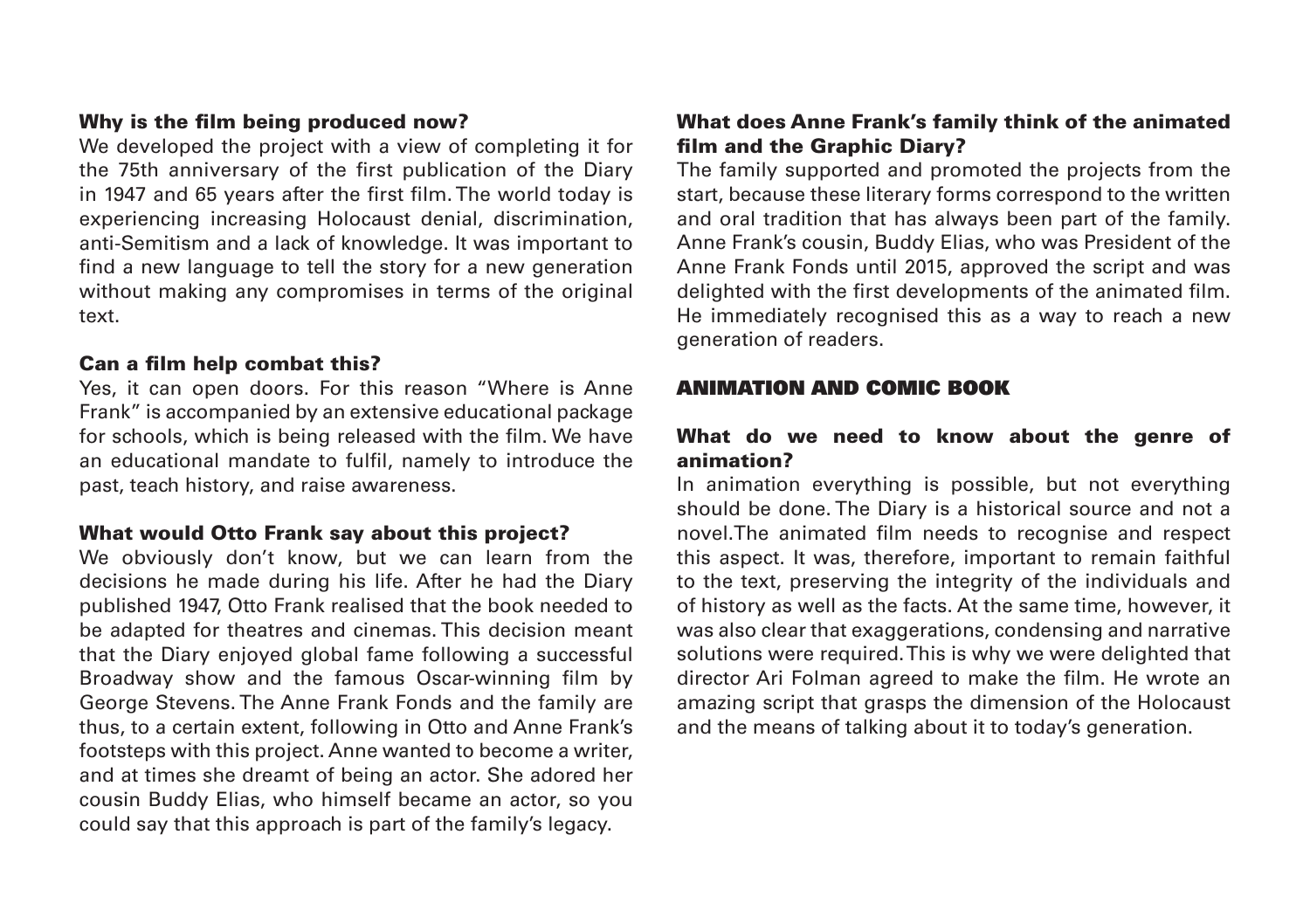# The Diary is a contemporary historical document and not a novel. Can the animated film live up to the original?

"Where is Anne Frank" is an artistic solution that aims to capture the essence of the original and the time in which it was written. The parts of the script set in the past are fully based on the Diary. At the same time, this adaptation is necessarily a condensation of the Diary and provides a wider perspective that extends into the present and also tells the story of the last seven months of Anne and Margot Frank. It's based on research undertaken in numerous archives, including the archives in the Frank Family Center in Frankfurt (Germany).

#### What content is illustrated in the Graphic Diary, which was published in 2017?

The Graphic Diary is based on the original text, consisting of Anne Frank's letters to Kitty following the dates of the entries in the Diary chronologically from the first to the last entry. The Graphic Diary brings these letters to life by connecting the text and the images, reading between the lines, as well as interpreting and condensing the text.

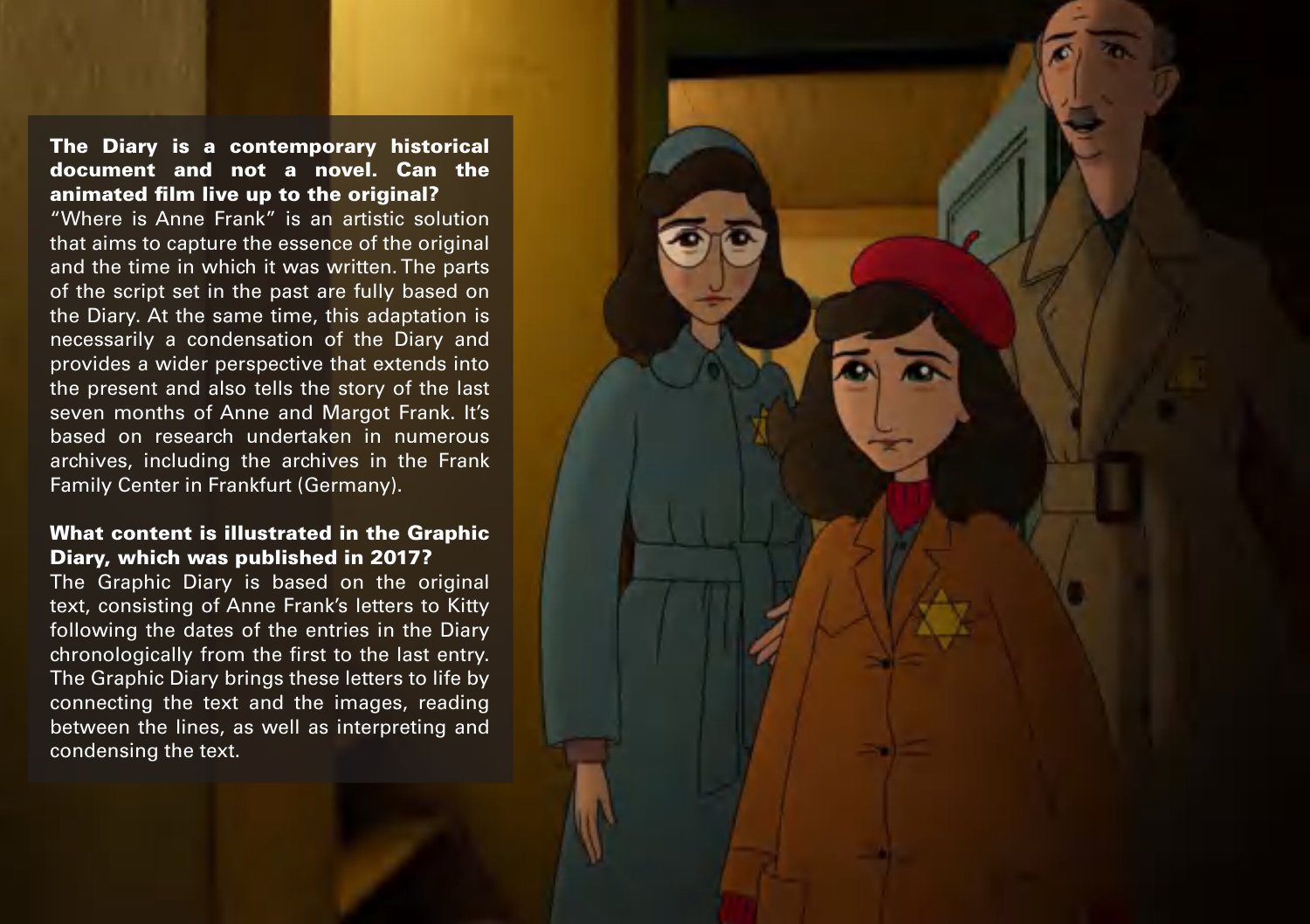# You included many of the letters in their entirety in the book. Why is this?

Anne Frank possessed noteworthy narrative skills and sharp powers of observation, which make the Diary meaningful beyond its role as a historical testimony. We selected this genre as we wanted to reflect this, by retaining the Diary as a contemporary document and preserving the character of the original. The Graphic Diary uses a lot of the original text, which is unusual for a book of this kind. This was, however, the only way for us to ensure that the Diary maintains its integrity and authenticity. It is not a graphic novel about Anne or the Frank family, but instead, it is simply the Diary in graphic form.

### Is it correct that together with the film you are publishing the Kitty Book, which is the sequel to the Graphic Diary?

Exactly. The Kitty Book tells the story of the last seven months of the Frank family that are not covered in the Diary: the awful journeys of Anne and Margot to the Westerbork, Auschwitz and Bergen-Belsen camps; the Holocaust. And finally the book deals with the present in accordance with the legacy of Otto Frank and the family. The Kitty Book develops the narrative along the lines of the text and in accordance with the dates in Anne Frank's Diary. And it offers a much wider view of the dimension of the story of the Frank family, including documents. As the team also used the family archives, historical archives, and many other sources, in addition to the creative effort behind every illustration, a great deal of research went into the illustrations and, ultimately, the narrative plot.

#### TEAM AND DEVELOPMENT

#### Where was the film developed?

Mainly in Israel, Switzerland, and Belgium, but also to a certain extent in the Frank family's hometown of Frankfurt and their emigration destination, Amsterdam.

#### Why did it take you 10 years to create the animation?

High-quality and good solutions take time. First we had a long discussion within the Anne Frank Fonds about whether and how we should create this project. For years we had been waiting for good projects, but they never showed up. It was clear to us that it was crucial that the Kitty Story be told to enhance understanding of the Diary and its legacy. Using this approach, we engaged in lengthy exchanges with the family. We would never have created the animation or the graphic books without their approval. We invested a great deal of time in finding the scriptwriter, director and team. Once Ari Folman had agreed to the project, we set up a research team to work on the script and a development team for the technique. Animation always requires a lengthy period of preparation. Dealing with the Holocaust takes even more time, especially when it is associated with educational work.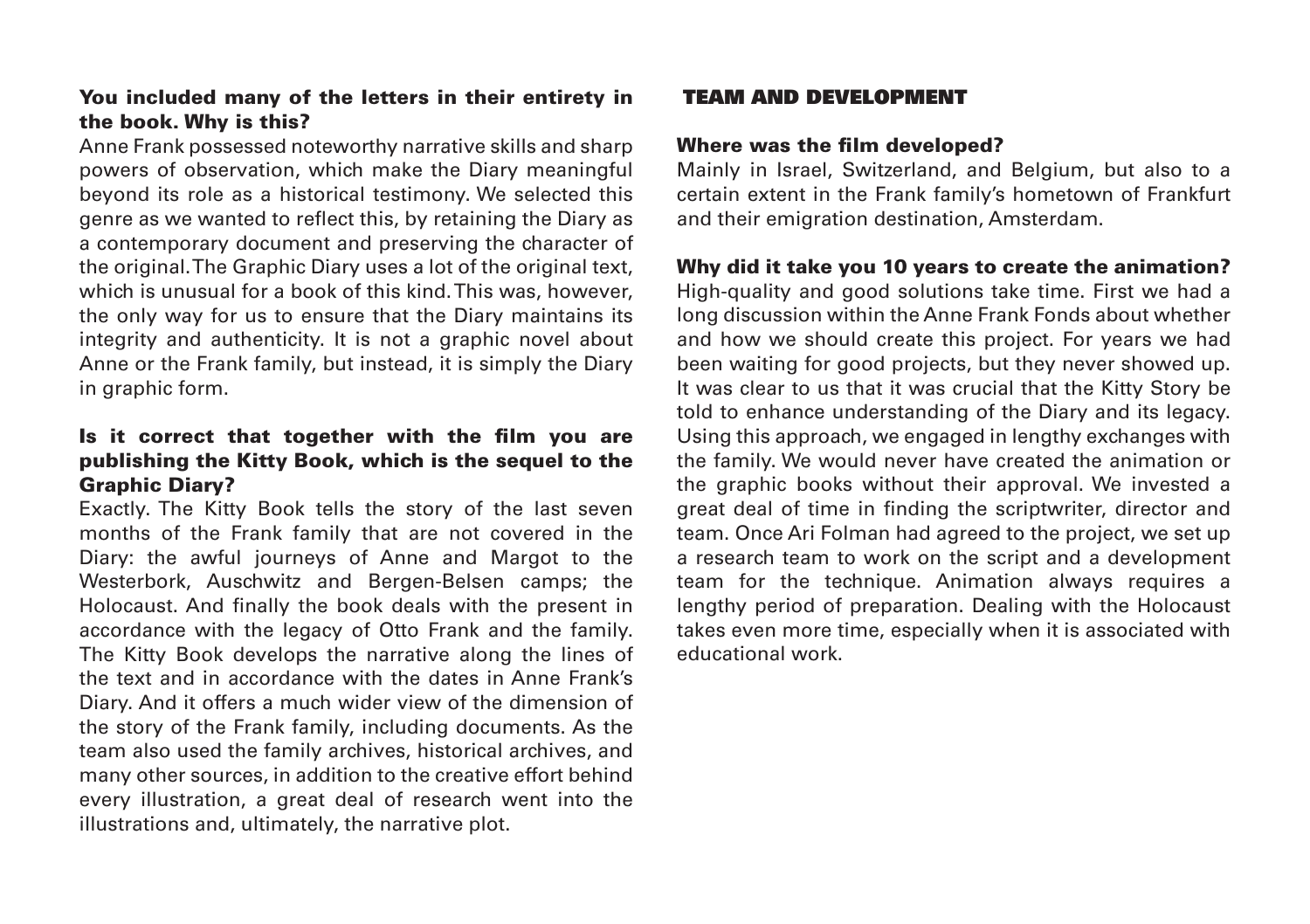# Why did you decide to do the project with Ari Folman?

Ari Folman is one of the best scriptwriters and one of the most talented writers of dialogues. He listens, understands and reflects. He puts the subject of the film above artificial solutions. We didn't have to give him specifications on how to deal with the Holocaust. He grew up as the son of Holocaust survivors and he grew up with war, so he understands history from experience and not only from reading books. We knew from the beginning that the top priority was the script and not the technique. We always knew that once the script worked, everything else would work out. There are no second takes in animation, which means it's about the script. Ten years later we know that we made the perfect decision and are delighted that Ari Folman brought Art Director Lena Guberman onto the project. She visualised the project that we and Ari Folman had imagined.

# How much freedom were the filmmakers given with regard to the text?

The one major quideline was to respect the authenticity and integrity of the work and of real people, and to provide a genuine reflection of Anne Frank's text. Artists are ambassadors of stories. Ari Folman and the team had total freedom to create this film and enjoyed the complete trust of the Anne Frank Fonds. Viewers should judge the result for themselves after watching the film.

#### The animated film contains fictional elements. Is this legitimate?

When it comes to the past, these elements are dramatic, but never fictional; they originate from, or are based on, the original text in the Diary. What is shown in the film is what arises from reading the text and from what Anne Frank wrote about her dreams, emotions and wishes. Although the part about the Holocaust is not in the Diary, Ari Folman and the team researched the fate of the family. The scenes set in the present are fiction and relate to the Diary from Kitty's perspective.

### The animated film has a very contemporary and political dimension. Why is this?

Anne and Margot Frank were two of 1.5 million Jewish children killed during the Holocaust. Children are still fleeing from conflict zones and their lives are in danger; minorities, refugees and individuals are still discriminated against. Reading the Diary without putting it into the context of the present is meaningless as we need to learn the lessons of the past to make a difference. This is Otto Frank's legacy for the world and for the Anne Frank Fonds. We need to remember the past through the Diary, learn the lessons of history, and actively work towards peace by living together and engaging in dialogue.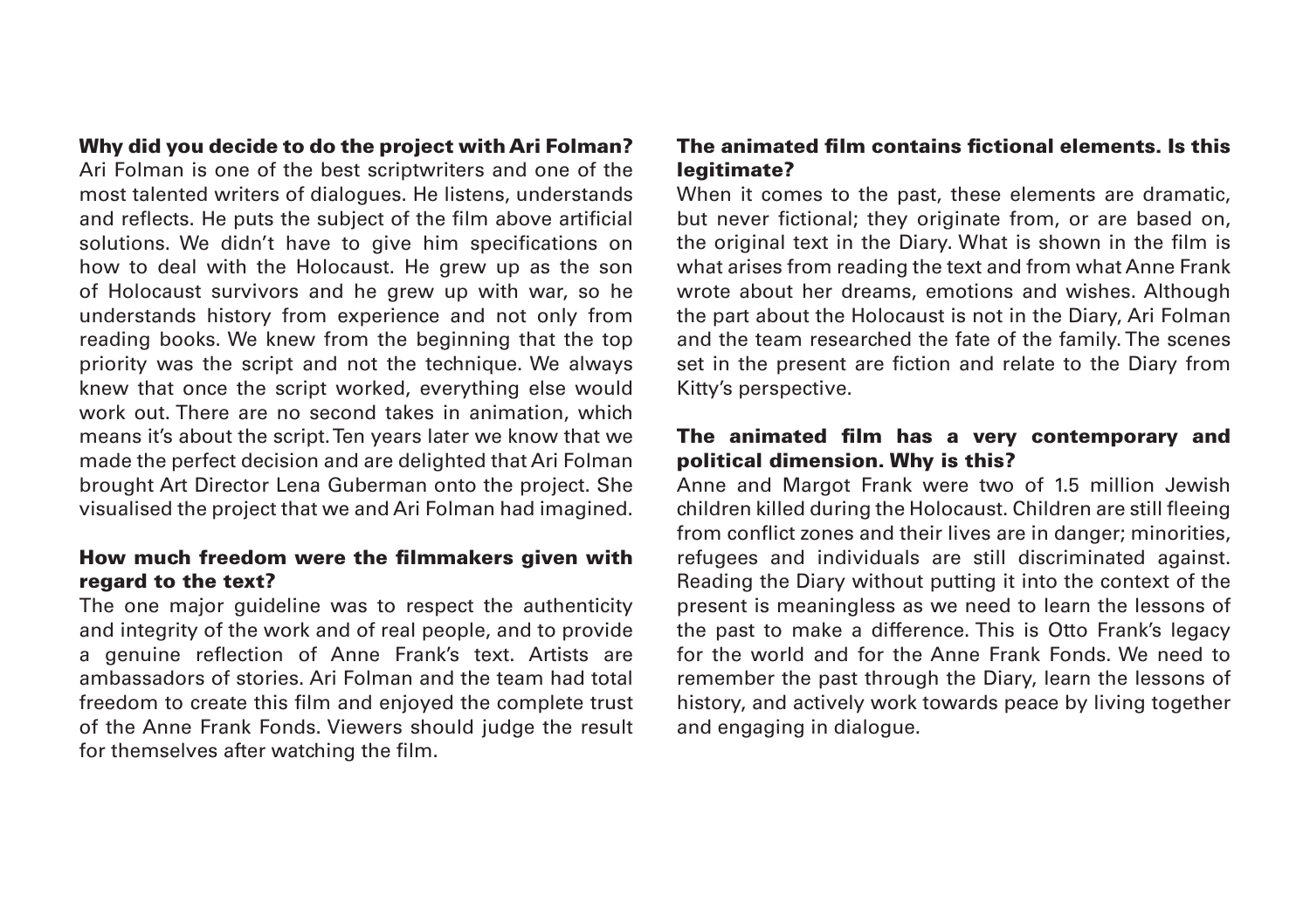The film is accompanied by an international educational project entitled "Dear Kitty". Why is this needed?

The Anne Frank Fonds is a charitable NGO. Our purpose is to provide education about the Holocaust, to teach dialogue in a multi-cultural and multi-faith open society, and to raise awareness of children's and human rights. The foundation owns one of the most important legacy texts of the Holocaust and painstakingly ensures that it is published and used in a respectful and meaningful way. We initiate projects such as the film not as an end in itself but to open doors on teaching about the past and the present. Our aim is not to educate but to transfer knowledge. The international educational package will be released alongside the film to provide opportunities of dealing with the subject in schools. This is actually the biggest achievement of the project.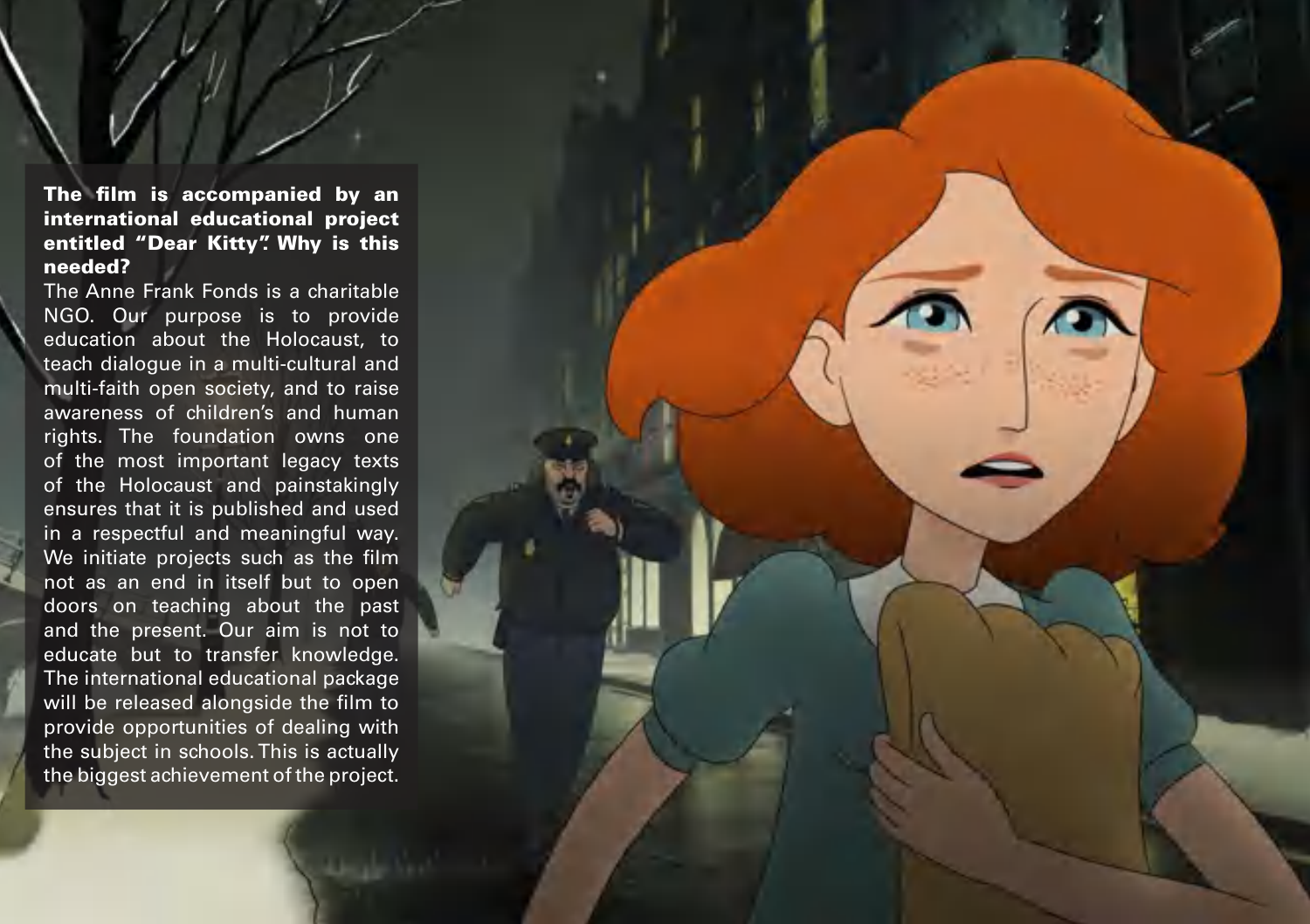# What is the reader's edition of the Diary of Anne Frank?

The reader's edition combines the different versions of the Diary of Anne Frank in a single comprehensive volume. It was compiled by Mirjam Pressler and is translated worldwide as the definitive edition. It replaces the 1947 edition,which was based on an abridged and different compilation of the texts. Does the Graphic Diary replace the reader's edition? Not at all. The reader's edition is and remains the principal work of Anne Frank. We ensure that it remains available around the world in an unabridged form and in good translations at a reasonable price. The Graphic Diary aims to serve as an introduction or as additional reading, but the reader's edition is and remains a fixed element of school literature. The Graphic Diary is to be understood as a supplement.

# Who is the animated film aimed at?

At an international young readership from the age of 12 years onwards and at families. It is also intended for adults who read the Diary when they were growing up and who can now experience it in a new form.

# What are the different editions of the Diary?

There is the worldwide definitive and authorised reader's edition. This is the edition that can be found around the world and that is read in schools. In addition, since 2013, all Anne Frank's texts have been combined in a collected works edition. This edition is published in new translations on an ongoing basis and is aimed at senior-level school children, teachers and students. A new scholarly critical edition of the Anne Frank diaries, which is an academic editionwith new translations, will also be published in 2021/22.

# THE FRANK FAMILY AND THE Diary

#### Does Anne Frank's family support the animated film? From the beginning, Anne Frank's cousin Buddy Elias

supported the decision to create this narrative form of the Diary and demonstrated strong commitment to the idea throughout. This is because he recognized this as fulfilling an important last wish of his uncle, Otto Frank, namely to reach as wide a circle of readers as possible. The Anne Frank Fonds (which Buddy Elias was President of until his death in 2015) and the family have always focused on preserving the authenticity of the text above all else. At the same time, it was clear to Buddy Elias, who was himself a gifted narrator and actor, that this form would appeal to young people today. The film manages to juxtapose the humour and imagination that have always been prevalent in the family with the sad and serious known context of the story.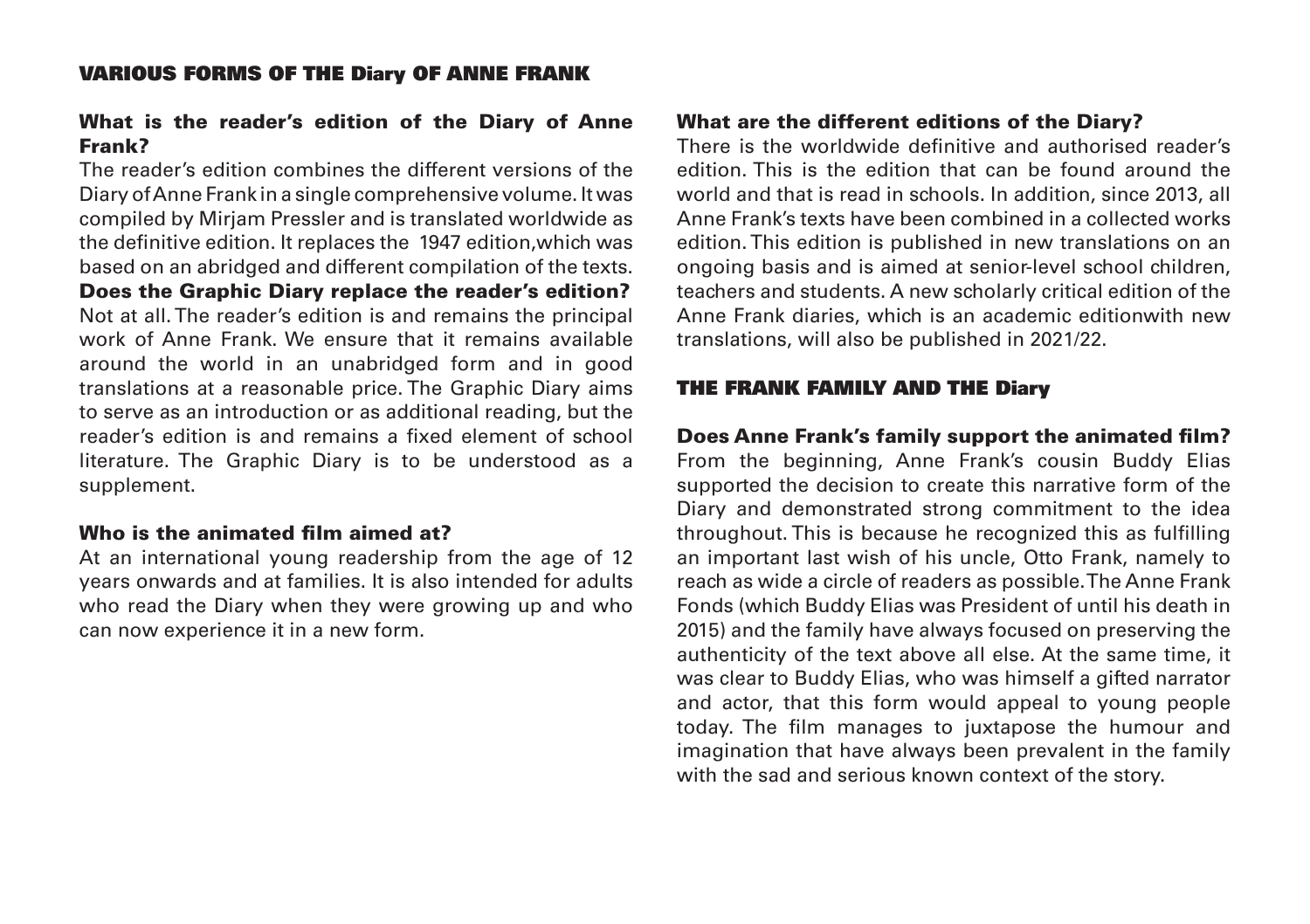#### Why did Anne Frank's father establish the Anne Frank Fonds in 1963?

Otto Frank wanted to ensure that the Diary was published around the world in a thoughtful and responsible manner, and that all the proceeds from the book would flow back into society or into projects run by organisations that promoteeducation, dialogue, and coexistence. This is why he appointed the Fonds as his universal heir. It is the onlyorganisation that Otto Frank ever founded and managed.

#### The Anne Frank Fonds is the family's universal heir. What does this mean?

The Anne Frank Fonds ensures that the estate of the family is professionally safeguarded in the archives. As the copyright holder of the texts, the organisation licenses these to partner publishers for authorised and well-translated global editions. The Anne Frank Fonds grants licenses for productions in the performing arts. It promotes scholarly investigations of history and the archives as well as their dissemination for training and educational projects. In addition, the organisation represents the family.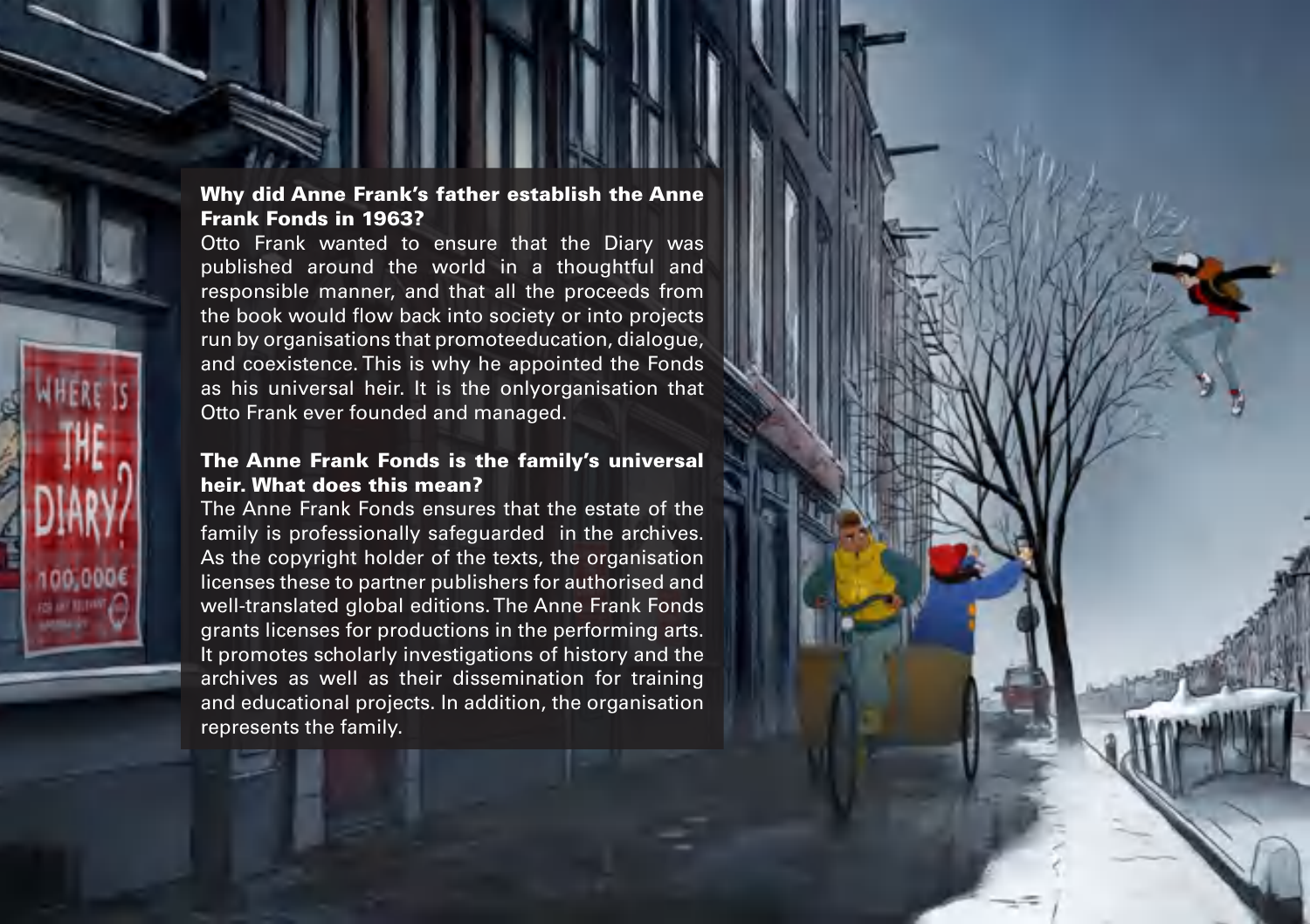

#### What happens with the proceeds from book sales and licenses?

The Anne Frank Fonds donates all proceeds to charities around the world for educational or scholarly work. It also funds projects that promote the story in an effort to fight discrimination against minorities, to stand up for children's rights, and to raise awareness of anti-Semitism. The Board of Trustees of the Anne Frank Fonds serves in an honorary capacity.

# the essential issues for you as a producer once production actually starts in a case like this?

The main thing for me as a producer is to remain true to the fundamental idea for the creation of the film that I, but also the director, had in the first place. As is the case for any film production, animation involves hundreds of people who join the project and bring countless questions and challenges with them. It's absolutely essential to hold onto your own initial conviction and to weigh up carefully what you do in the present in order to ensure that you aren't working against your original idea.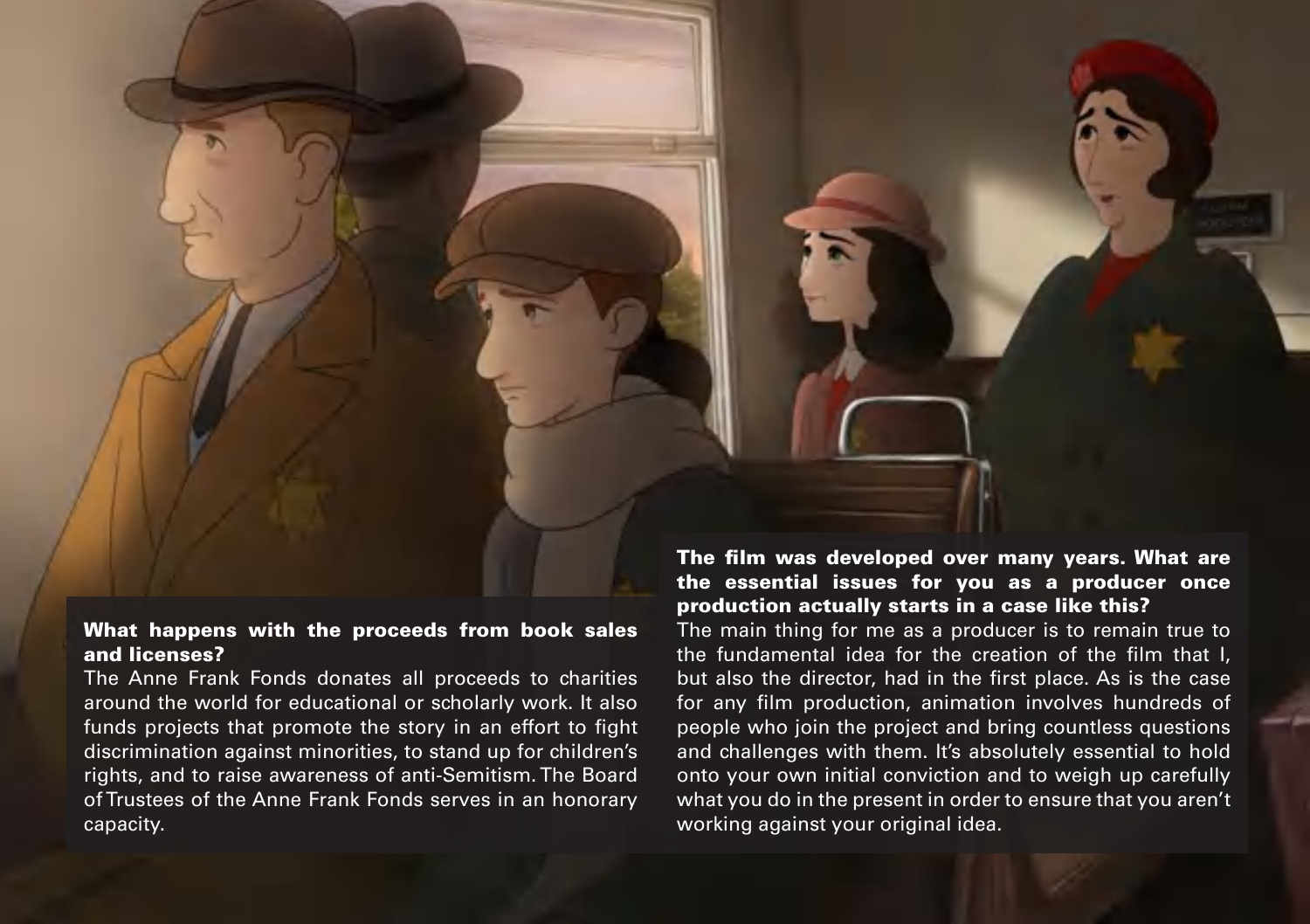

# ARI FOLMAN, DIRECTOR & PRODUCER

Ari Folman is an Israeli director, screenwriter, and film score composer. He has written for several successful Israeli TV series, including the award-winning *In Therapy* (Be Tipul), which was the basis for the HBO series *In Treatment.* He is the director of the Oscar-nominated *Waltz with Bashir* and *The Congress*.

# **FILMOGRAPHY (SELECTION)**

- **THE CONGRESS**Writer, Director & Producer *Opening of the Directors' Fortnight Cannes - European Film Academy award for Animated Feature Film and winner of another 10 awards around the world.* **2013**
- **IN TREATMENT** (TV) Writer (3 episodes) *Israeli Academy Award Winner Best Drama Series* **2009**
- **ON ANY SATURDAY** (TV) Writer (16 episodes) *Israeli Academy Award for Best TV Series 2008* **2005-2009**
	- **WALTZ WITH BASHIR** Writer, Director & Producer *Oscar Academy award nominee for Best Foreign film 2009, Golden Globe Awards Winner - Best Foreign Language Film, César Award - Foreign Film, Festival de Cannes - In competition - 6 Israeli Academy Awards Winner* **2008**
	- 2004 THE MATERIAL THAT LOVE IS MADE OF Writer, Director, Producer
- **SATURDAYS & HOLIDAYS** TV Dramatic series, Writer (13 episodes) **2000-2004**
	- **MADE IN ISRAEL** Writer & Director *2 Israeli Academy Awards* **2001**
	- **SAINT CLARA** Co-Director & Writer *Winner 7 Israeli academy awards, including Best Director and Best Picture,Winner juryprize at the Karlovy Vary festival. Opened the Panorama at the 1996 Berlinale Film Festival.* **1996**
- **20 SHORT DOCUMENTARIES** Channel 2 (TV) Director **COMFORTABLY NUMB** Co-Director and Writer. **1993-2000 1991**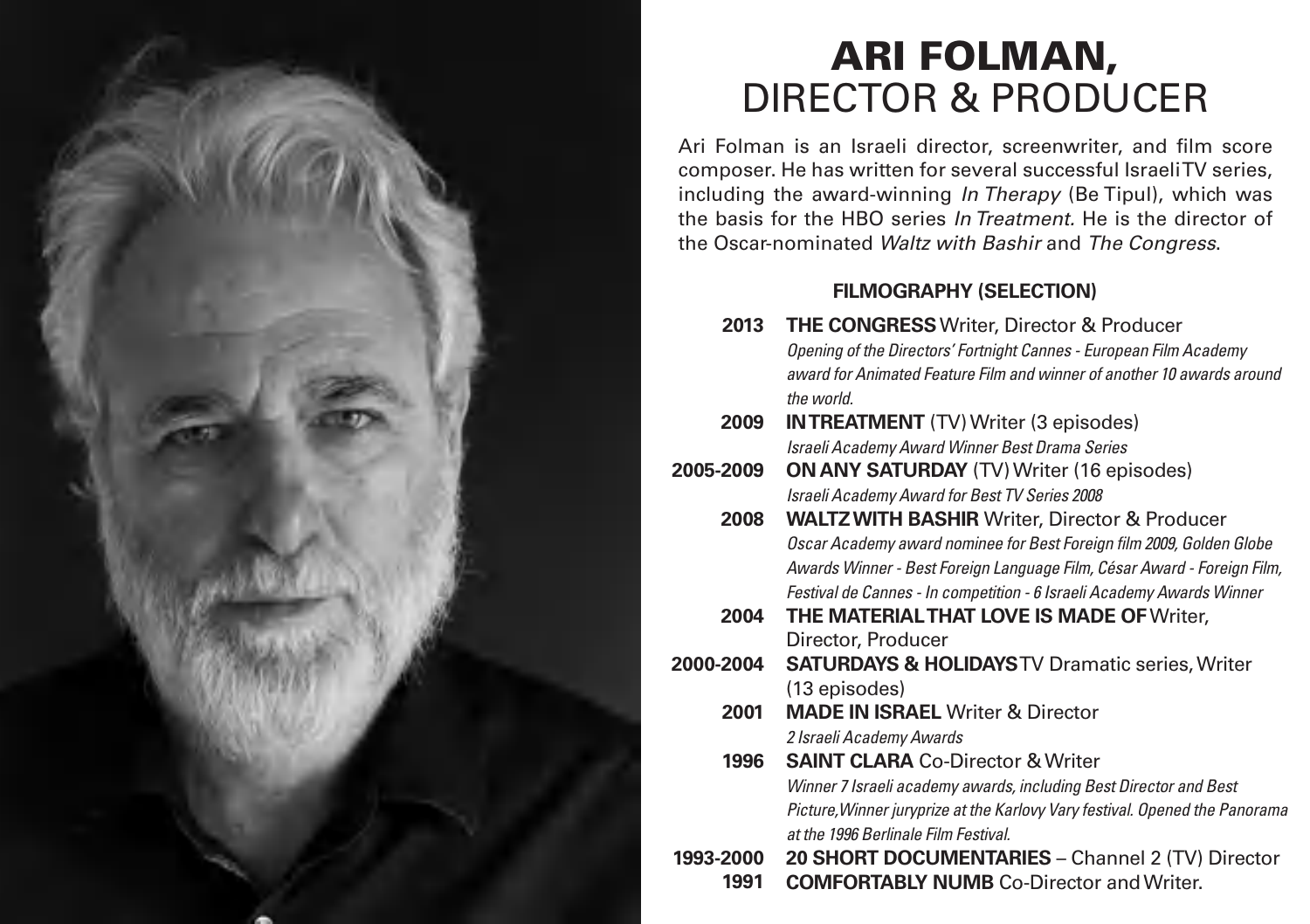# CREW BIOGRAPHIES

#### JANI THILTGES - Producer

Since 1986, Jani is co-founder, partner and CEO of Samsa Film in Luxembourg. He is also co-founder and partner of ARTEMIS PRODUCTIONS (Belgium). At SAMSA FILM, in association with his partner/producer Claude WARINGO, and more recently Bernard MICHAUX, they succeeded in building the company's strong reputation and capacity in producing commercial art house films. So far, Jani has produced and co-produced more than 80 feature films. Since 35 years, he jointly manages SAMSA FILM which is, by its size and number of its productions, the first production company in Luxembourg. Jani THILTGES is also Head of Studies of EAVE+, a professional training, project development and networking organization for audiovisual producers. In 2004, he was decorated by the Luxembourg Grand-Duke for his activities in the cinematographic field. In 2010, he was awarded the prestigious Prix Eurimages. Together with Head of Anne Frank Fonds Basel Yves KUGELMANN and famous Golden Globe winner director Ari FOLMAN, he founded PURPLE WHALE FILMS, based in Brussels, and brought to life FOLMAN's latest animated feature, "WHERE IS ANNE FRANK". The film will premiere

at the 74th Cannes Film Festival, in Official selection. Jani THILTGES recent producer's credits include : "THE RESTLESS" the new feature film of famous Belgian director Joachim Lafosse, selected in Competition, Official selection of the 74th Cannes Film Festival, "MORE THAN EVER"by Emily Atef, starring Vicky Krieps and Gaspard Ulliel (in post-production), "THE ORPHANAGE" by Afghan director Shahrbanoo Sadat which premiered at the 2019 Cannes Directors' Fortnight, "BLACK 47" the Irish successful Braveheart revenge movie by Lance Daly (Berlinale and Toronto Film Festival 2018) or Sam Garbarski's, "BYE BYE GERMANY" (Berlinale 2017). He has also produced these acclaimed and successful productions: "MÖBIUS" by Eric Rochant, "À PERDRE LA RAISON" (aka "OUR CHILDREN") by Joachim Lafosse (Best Actress Award for Emilie Dequenne, 2012 Cannes Film Festival "Un Certain Regard"), "NE TE RETOURNE PAS" (aka "DON'T LOOK BACK" by Marina de Van (2009 Cannes Film Festival), "JCVD" by Mabrouk El Mechri starring famous international star Jean-Claude Van Damme, "IRINA PALM" by Sam Garbarski (Berlinale 2007), "COMME T'Y ES BELLE" by Lisa Azuelos (box office success with one million admissions in France).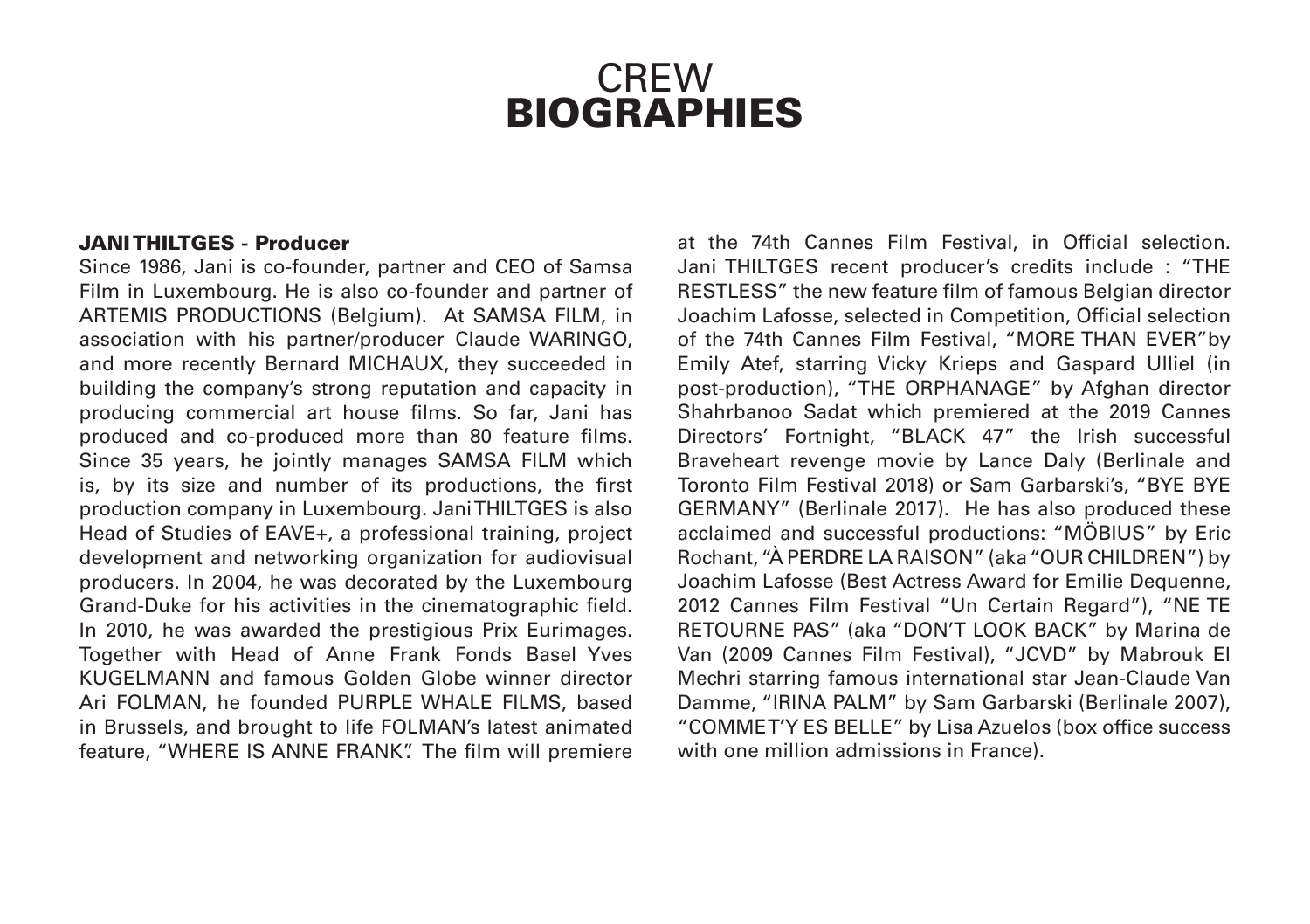# YVES KUGELMAN - Producer

Yves Kugelmann was born in 1971 in Basel where he also grew up. He is a journalist and became editor-in chief of the "Jüdische Rundschau Medien AG" in 1997. Since 2001 he is the editor-in chief of the "Tachles", "Revue Juive" and "Aufbau" magazines and the publisher of "JM Jüdische Medien AG" in Zurich since 2008. The company publishes magazines, books, films and podcasts. He is a co-founder of the annual study "Jahrbuch über die Qualität der Presse Schweiz" (Annual book on the quality of Swiss media) and a member of several boards, among which the Anne Frank Fonds, Basel, which was founded by Otto Frank in 1963 and initiated the new Animation about Anne Frank.. With Jani Thiltges, Ari Folman he owns the Purple Whale Films which produced the Animation "Where is Anne Frank".

# LENA GUBERMAN - Art Director

Lena Guberman started drawing at an early age, and began studying art at the age of five. She graduated in Visual Communications from Betzalel Academy in Jerusalem (2003) and has illustrated eight published books, three of which have won the Israel Museum Award for Picture Book illustration for the years 2006, 2010 and 2012. In 2011 she was a part of Ari Folman's crew on "The Congress" (2013) as BG, Character Designer and Concept Artist. Guberman was one of the main character designers in Colin Brady and Christopher's Reeve's animated feature film "Everyone's Hero» and has illustrated articles in leading Israeli newspapers such as Ha'aretz and Globes using both digital technique and sculpting. In her book illustrations, she uses a variety of techniques from digital design to handmade sewing and embroidery and also sculpts clay.

# KAREN O - Original Score

Karen O is a vocalist, songwriter, artist and the iconic frontwoman of the Yeah Yeah Yeahs. In addition to four albums with Yeah Yeah Yeahs and a solo album, *Crush Songs*, O has contributed to soundtracks for *Where The Wild Things Are and Her*—for which she was nominated for an Oscar; staged an experimental opera, "Stop the Virgens." at New York's legendary St. Ann's Warehouse; collaborated with fashion house KENZO and such iconic artists as David Lynch and Nine Inch Nails' Trent Reznor and Atticus Ross; and headlined festivals worldwide. In 2019, O released her latest project, a full length album with Danger Mouse entitled *Lux Prima*, which was released to widespread critical acclaim and earned a Grammy nomination for single "Woman". The pair also worked to bring their album to life with an immersive multimedia experience, «An Encounter with *Lux Prima*" that premiered at Los Angeles' Marciano Art Foundation

# BEN GOLDWASSER - Original Score

Ben Goldwasser is one half of the genre-bending, Grammy nominated pop music act MGMT. Since forming at Wesleyan University in 2001, MGMT have released four critically acclaimed albums: Oracular Spectacular (2008), Congratulations (2010), MGMT (2013), and Little Dark Age (2018), and toured the world over, playing sellout shows and festivals on every continent. Oracular Spectacular was named album of the year by NME in 2008 and was one of Rolling Stone's top 20 albums of the decade. MGMT created and performed an original piece of music at the Guggenheim Museum in New York City to accompany a retrospective of the artist Maurizio Catalan, and have performed with the legendary Joshua Light Show. Where Is Anne Frank is Ben's first collaboration with Karen O and his first film score. Ben lives in Los Angeles with his wife Alisa and dog Freddie.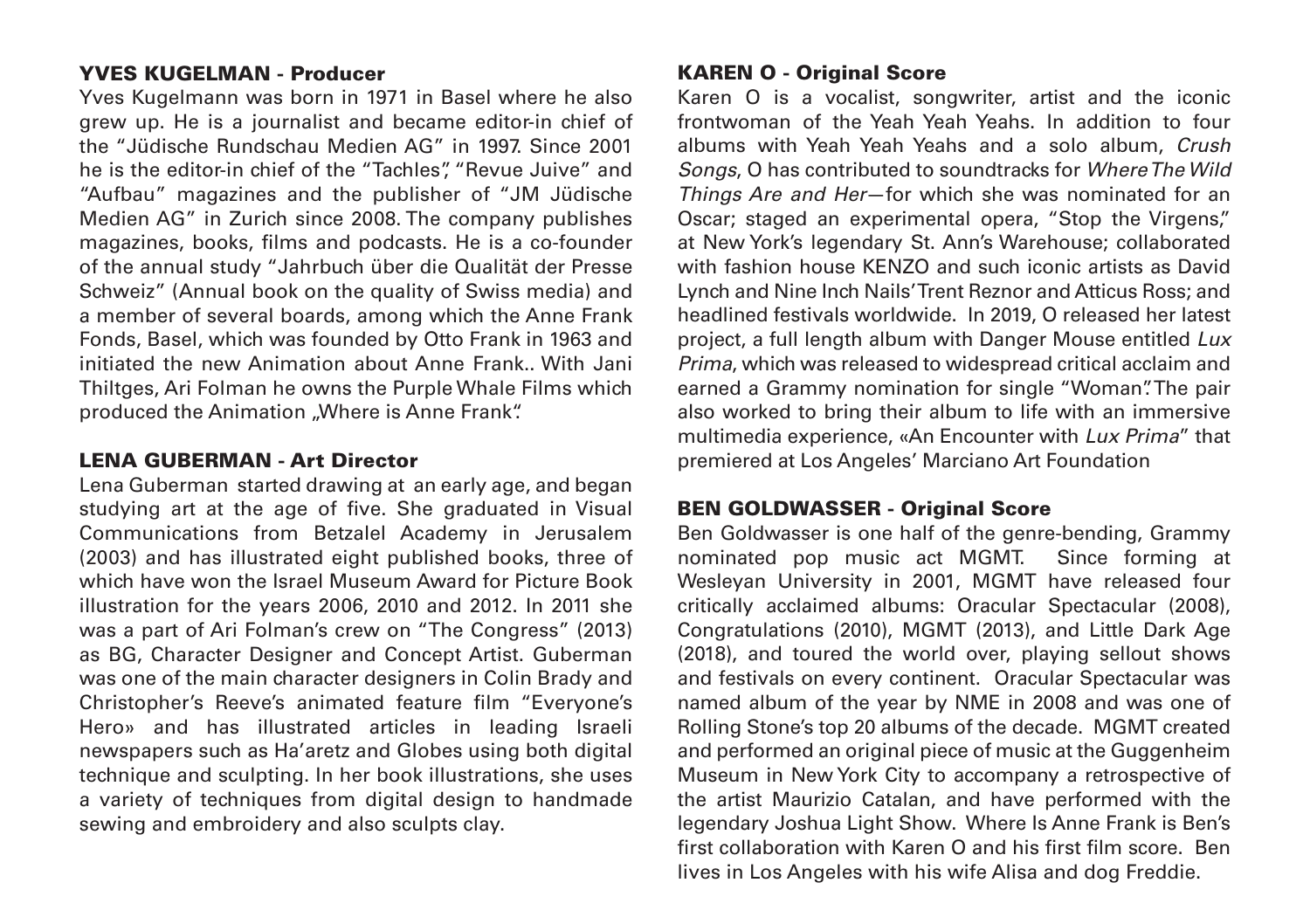# CAST BIOGRAPHIES

#### EMILY CAREY (Anne Frank)

Emily is a rising star who can currently be seen on Netflix and BBC iPlayer as series regular, MIKA, in the hugely popular teen-thriller series, « Get Even ». Last year she starred as the titular role in Blake Harris' « Anastasia » and has starred as both YOUNG LARA and TEEN DIANA in Roar Utang's « Tomb Raider » and Patty Jenkins' « Wonderwoman », respectively. She has also appeared as BEA in Idris Elba web-series « Turn Up Charlie » and has recently finished filming the lead role of TEEN WENDY in Livia de Paolis' « The Lost Girls » opposite Joely Richardson and Vanessa Redgrave.

#### RUBY STOKES (Kitty)

Ruby was chosen from hundreds of actors to play the young lead in « UNA » opposite Ben Mendelsohn and Rooney Mara. She can currently be seen in Shonda Rhimes' series « BRIDGERTON » on Netflix and Sarah Gavron's film « ROCKS » which premiered at TIFF and was nominated for 12 BIFA awards and won the award for Best British Film. She played the lead in the BAFTA nominated short « Nose Bleed » by first time director Luna Cartoon and has just wrapped a leading role in Luna's next project « Shagbands » for Film4. She will next be seen in Ari Folman's animated feature « Where is Anne Frank ».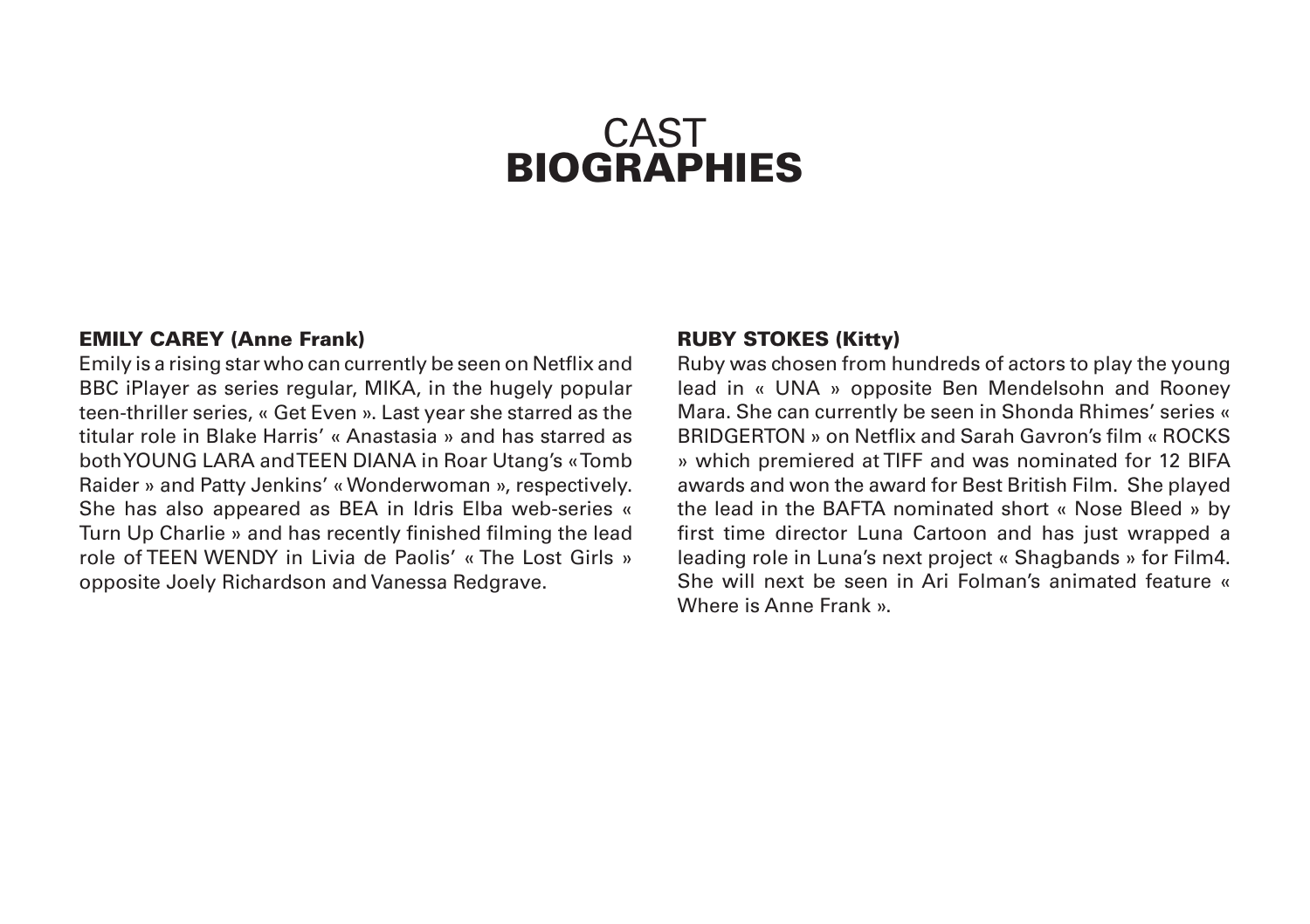



Produced by Jani Thiltges

Producers Yves Kugelmann & Ari Folman

> Producer Alexander Rodnyansky

**Coproducers** Eric Goossens, Anton Roebben , Bruno Felix, Femke Wolting, Anne-Laure et Jean Labadie, Pierre Urbain, David Mouraire, Samuel Feller

> Animation Director Yoni Goodman

> > Art director Lena Guberman

> > > Editor Nili Feller

**Original Score by** Karen O and Ben Goldwasser

VFX Creative Director Dror Strom

> Sound Designer Aviv Aldema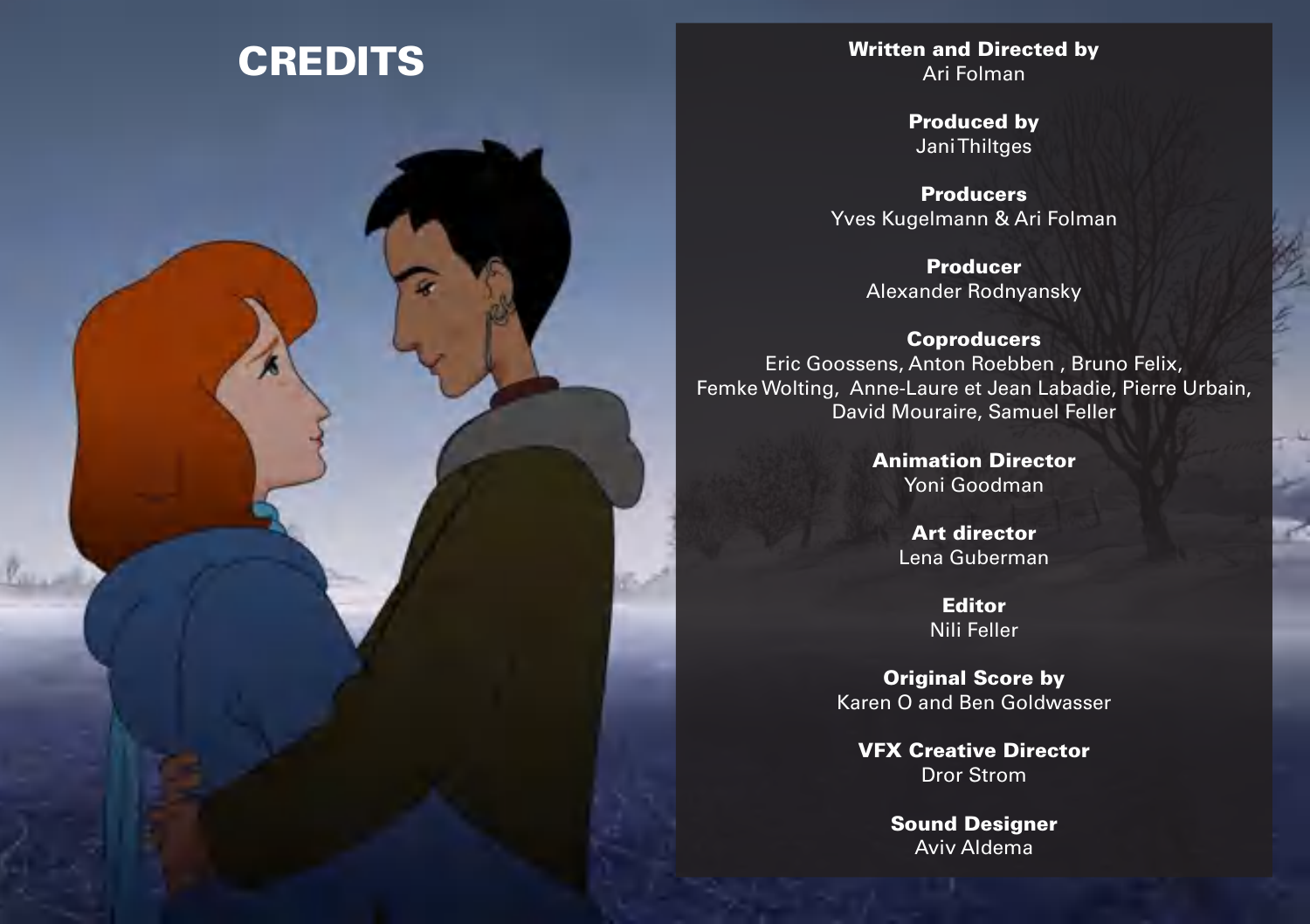Re-recording Mixer

Michel Schillings

# Stop Motion Design

Andy Gent

# Director of Photography BSC

Tristan Oliver

#### with

Ruby Stokes as Kitty Emily Carey as Anne Frank

#### Casting

**Casting Directors** Kester Browning United Agents Gaby Kester Grace Browning Dialect Coach Daniele Lydon

#### Executive Producers

Dr. Nathan Zomer, Sabby Mionis, KUK Films Limited, AJH Films Limited

#### Associated Producers

Claude Waringo, Bernard Michaux, David Claikens, Alex Verbaere

#### Line Producers

Alona Davidsohn Schory, Olivier Bizet, Denis Walgenwitz

# with **Ruby Stokes** Kitty Emily Carey Anne Frank Sebastian Croft Anne's Peter Ralph Prosser Kitty's Peter Michael Maloney Otto Frank Samantha Spiro Edith Frank **Skye Bennett** Margot Frank Tracy-Ann Oberman Augusta Van Damm Stuart Milligan Herman Van Damm **Andrew Woodall Albert Dussel** Naomi Mourton Awa Ari Folman Officer Van Yaris Nell Barlow Officer Elsa Platt Maya Myers Sandra

# And

Gaby Kester, Grace Browning, Daniele Lydon, Richard Durden , Daniel Betts, Daniel Weyman, Tracy Wiles, Leonora Haig, Dean Fouzailoff, Ben Tetro, Micha Rasin, Simon Bubb, Tom Berkerly, Ike Bennett, Tina Gray, Paul Grunert, Lottie Wade, Crispin Redman

# In association with

Anne Frank Fonds Basel, Switzerland, The Actors Fund , Dramatists Guild Foundation, New Dramatists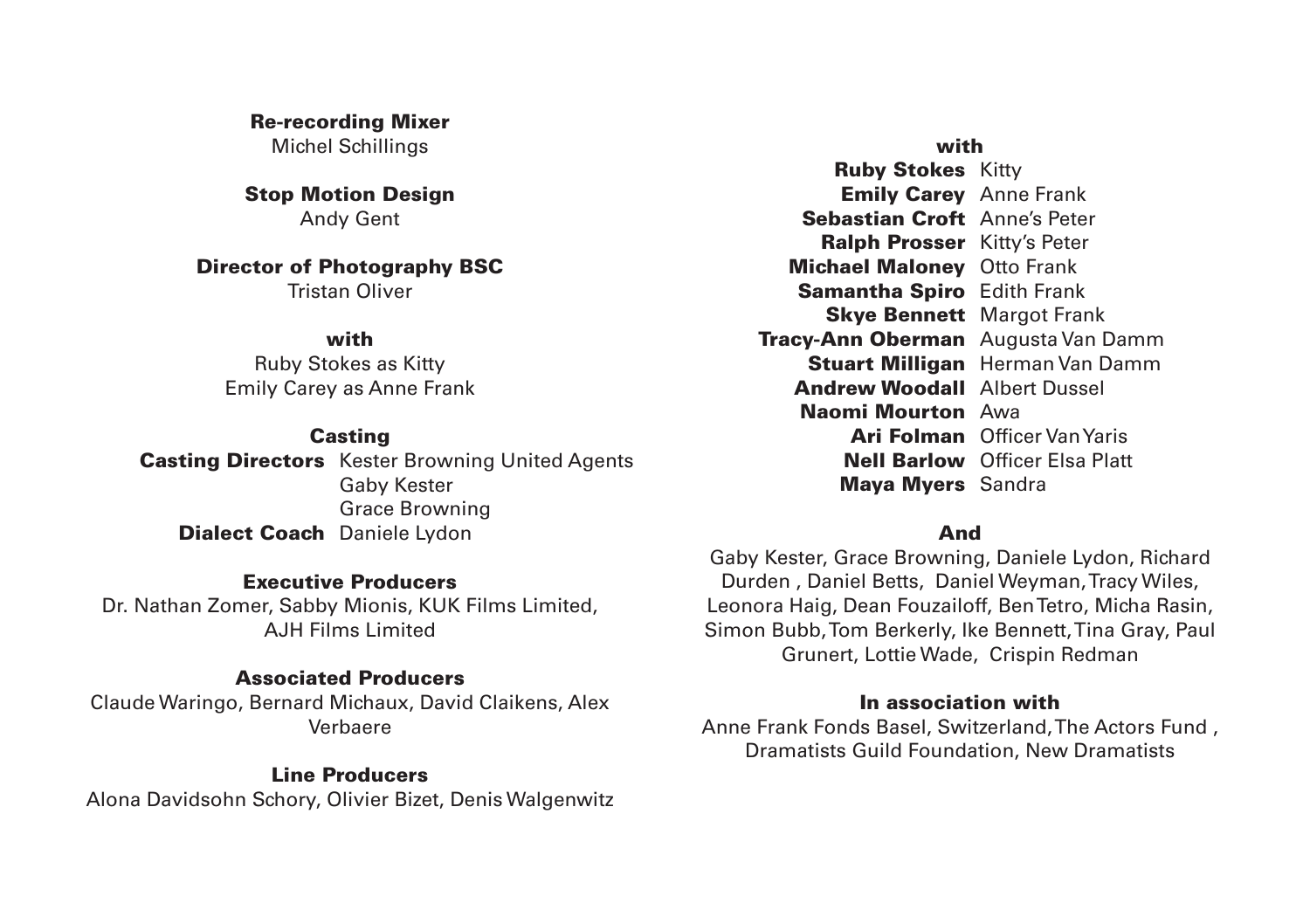#### Based Upon

Het Achterhuis, Dagboekbrieven 12 Juni 1942 - 1 August 1944 Samenstelling Otto Frank, 1947, Prometheus, Amsterdam De dagboeken van Anne Frank, edited by Mirjam Pressler, 1991, Prometheus Amsterdam Diary of a young Girl, the definitive Edition 1991, Doubleday, New York Archives of the Anne Frank Fonds Basel, Switzerland Archives Family Frank Center Frankfurt, Germany © Anne Frank Fonds Basel, Switzerland

> International Sales Wild Bunch International

#### In association with R.A. Foundation

In association with A.R Content

#### With the support of Film Fund Luxembourg

In coproduction with BNP Paribas Fortis Film Finance, France 3 Cinéma, AVROTROS

#### with the support of

The Tax Shelter of the Belgian Federal Government, Screen Flanders, an initiative of Flanders Innovation & Entrepreneurship (VLAIO) in collaboration with the Flanders Audiovisual Fund (VAF) screen.brussels, Le Centre du Cinéma et de l'Audiovisuel de la Fédération Wallonie-Bruxelles, Flanders Audiovisual Fund (VAF)

#### The film was produced with the investment of

The Jerusalem Film and Television Fund at the Jerusalem Development Authority

#### This film was produced with the support of

Israel Cinema Project – The Rabinovich Foundation for the Arts